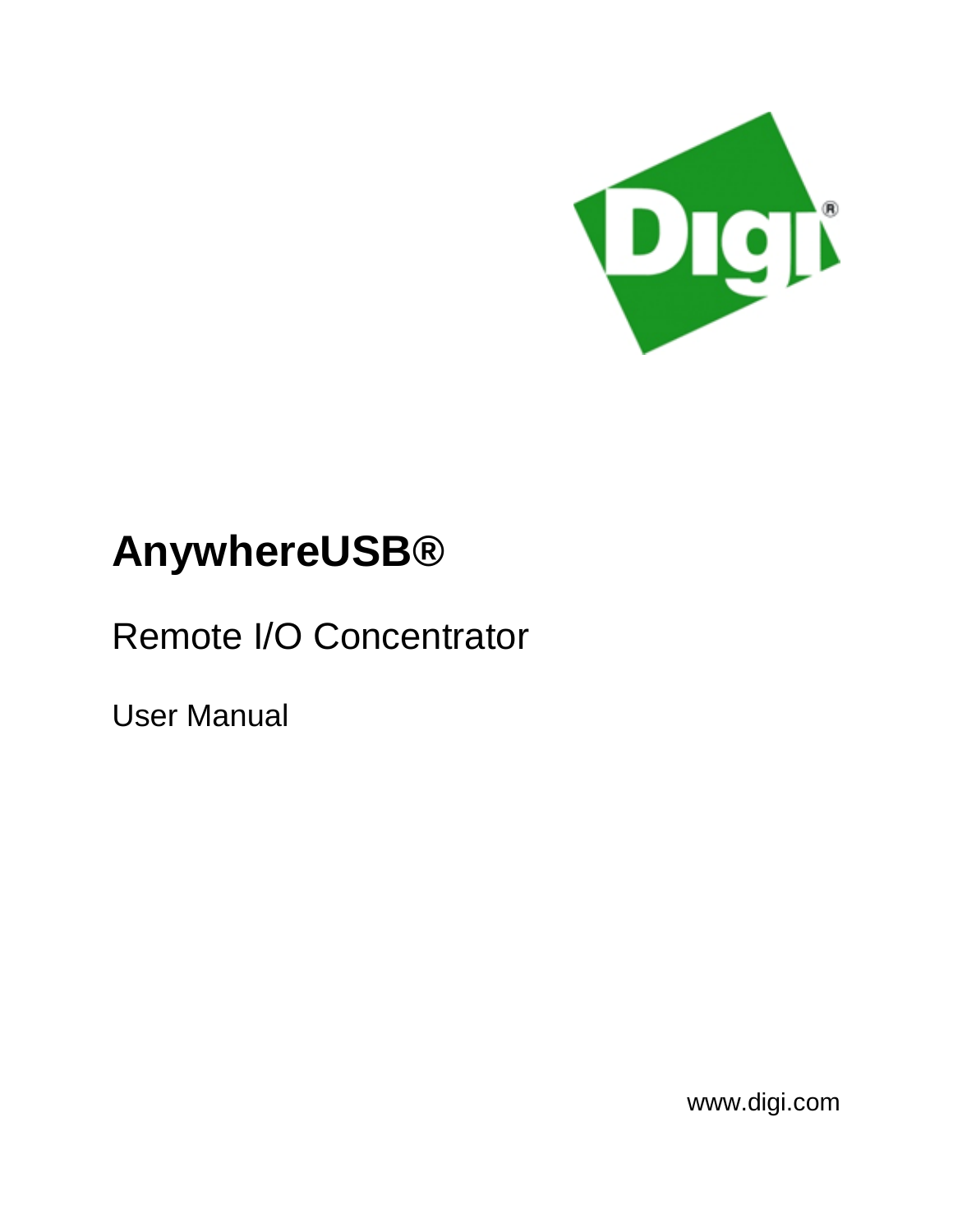© 2009 Digi, Digi International, the Digi logo, RealPort USB, USB Over IP, AnywhereUSB, Watchport, Edgeport, and Hubport are either trademarks or registered trademarks of Digi International, Inc. in the United States and/or other countries. Microsoft, Windows, Windows NT, Windows Server, Windows Vista are trademarks of Microsoft Corporation. All other trademarks are the property of their respective holders.

Information in this documentation is subject to change without notice and does not represent a commitment on the part of Digi International.

Digi International provides this document "as is," without warranty of any kind, either expressed or implied, including, but not limited to, the particular purpose. Digi International may make improvements and/or changes to this documentation or to the product(s) and/or program(s) described in this documentation at any time.

Digi International assumes no responsibility of any errors, technical inaccuracies, or typographical errors that may appear in this documentation, nor liability for any damages arising out of its use. Changes are made periodically to the information herein; these changes may be incorporated in new editions of the publication.

#### **For U.S. Government use:**

Any provision of this document and associated computer programs to the U.S. Government is with ―Restricted Rights.‖ Use, duplication, or disclosure by the government is subject to the restrictions set forth in, subparagraph (c) (1) (ii) of the Rights in Technical Data and Computer Software clause of DFARS 52.277-7013.

#### **For non-U.S. Government use:**

These programs are supplied under a license. They may be used, disclosed, and/or copied only as supplied under such license agreement. Any copy must contain the above copyright notice and restricted rights notice. Use, copying, and/or disclosure of the programs is strictly prohibited unless otherwise provided for in the license agreement.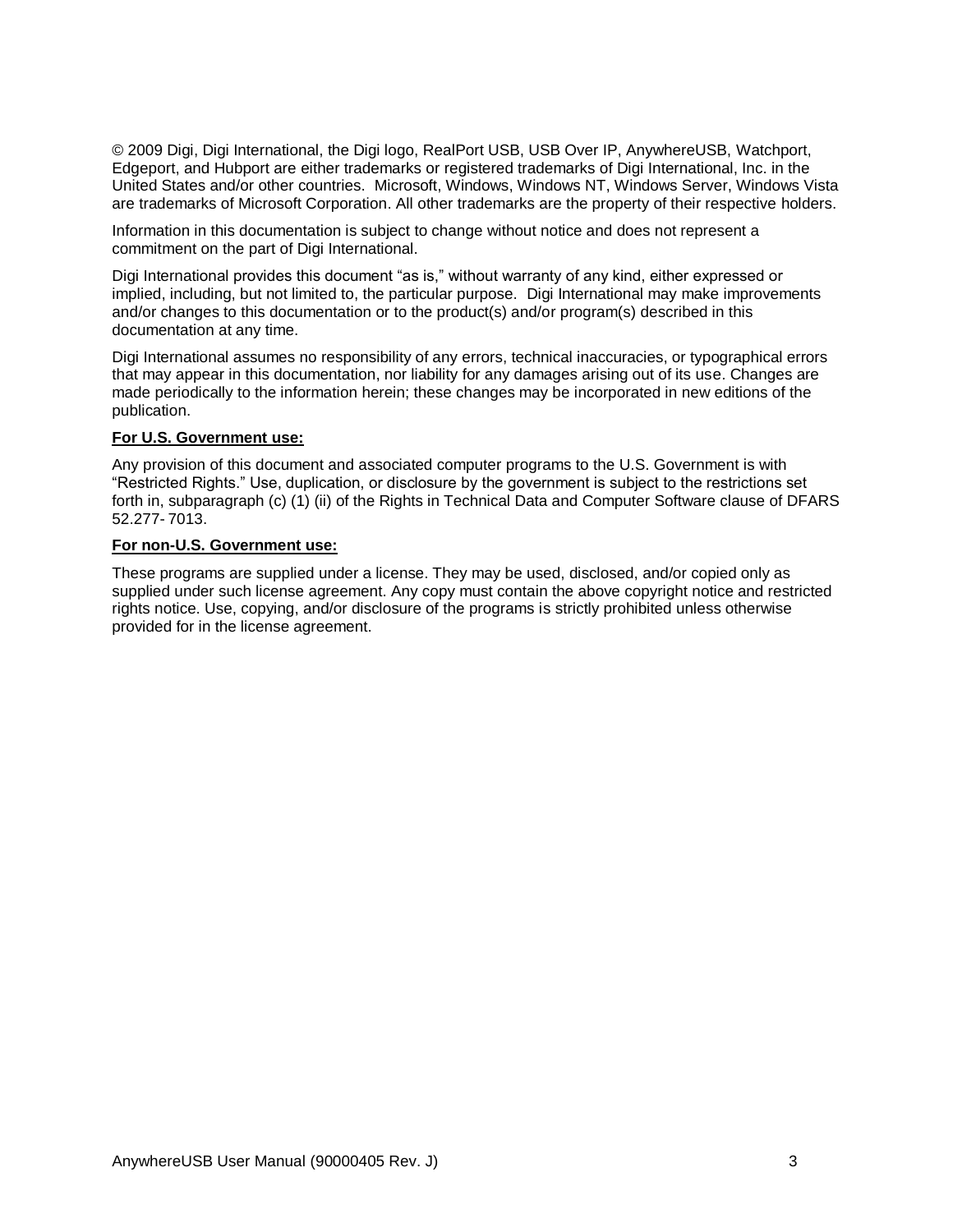# **Digi Contact Information**

Product information is available on the Digi website, **www.digi.com**, including:

Support Forums Knowledge Base Data sheets/product briefs Application/solution guides

For more information about Digi products, or for customer service and technical support, contact Digi International.

| To Contact Digi International by: | Use:                                                                         |
|-----------------------------------|------------------------------------------------------------------------------|
| Mail                              | Digi International<br>11001 Bren Road East<br>Minnetonka, MN 55343<br>U.S.A. |
| World Wide Web:                   | http://www.digi.com/support/                                                 |
| Email                             | http://www.digi.com/support/                                                 |
| Telephone (U.S.)                  | (952) 912-3444 or (877) 912-3444                                             |
| Telephone (other locations)       | +1 (952) 912-3444 or (877) 912-3444                                          |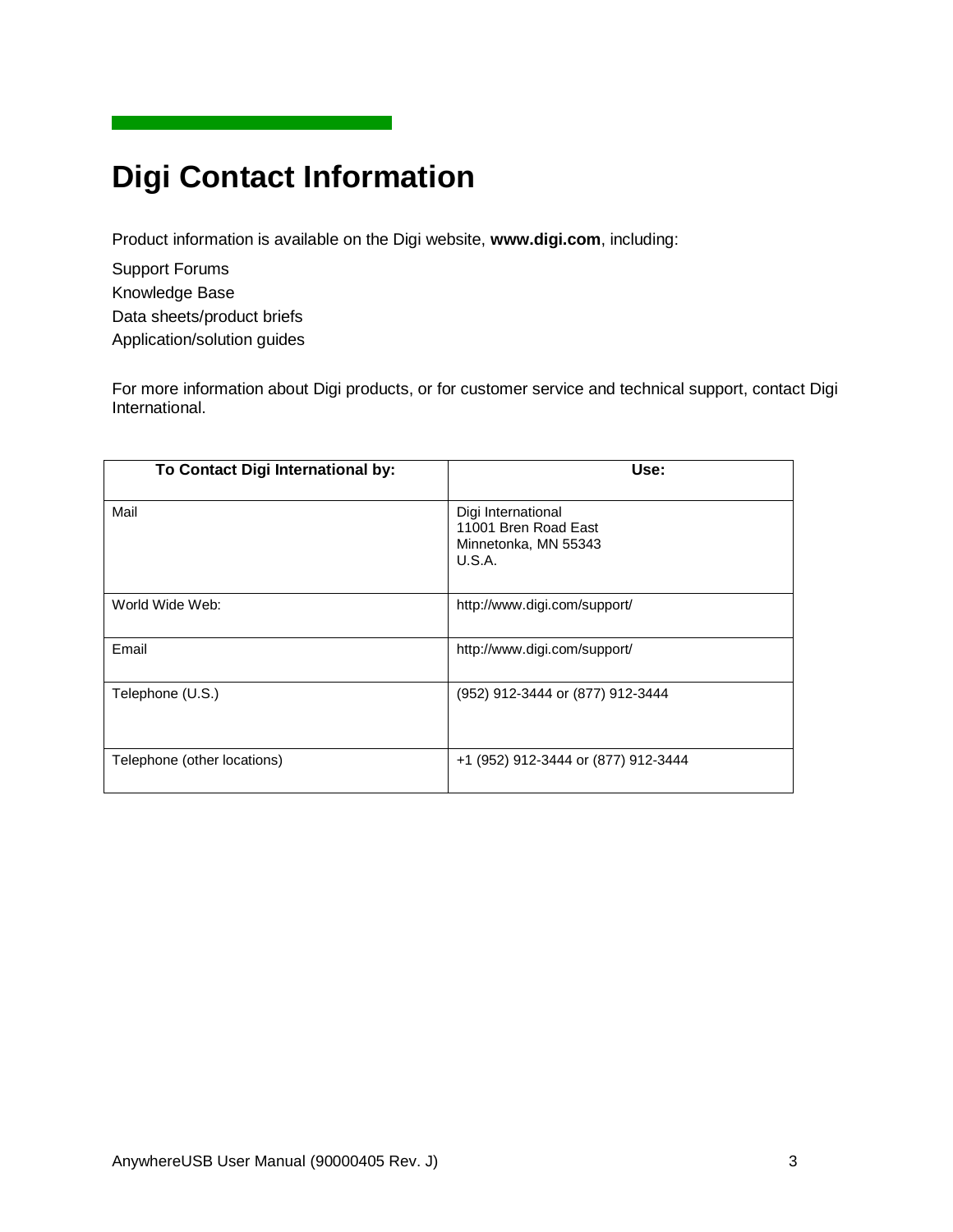This Page is Left Intentionally Blank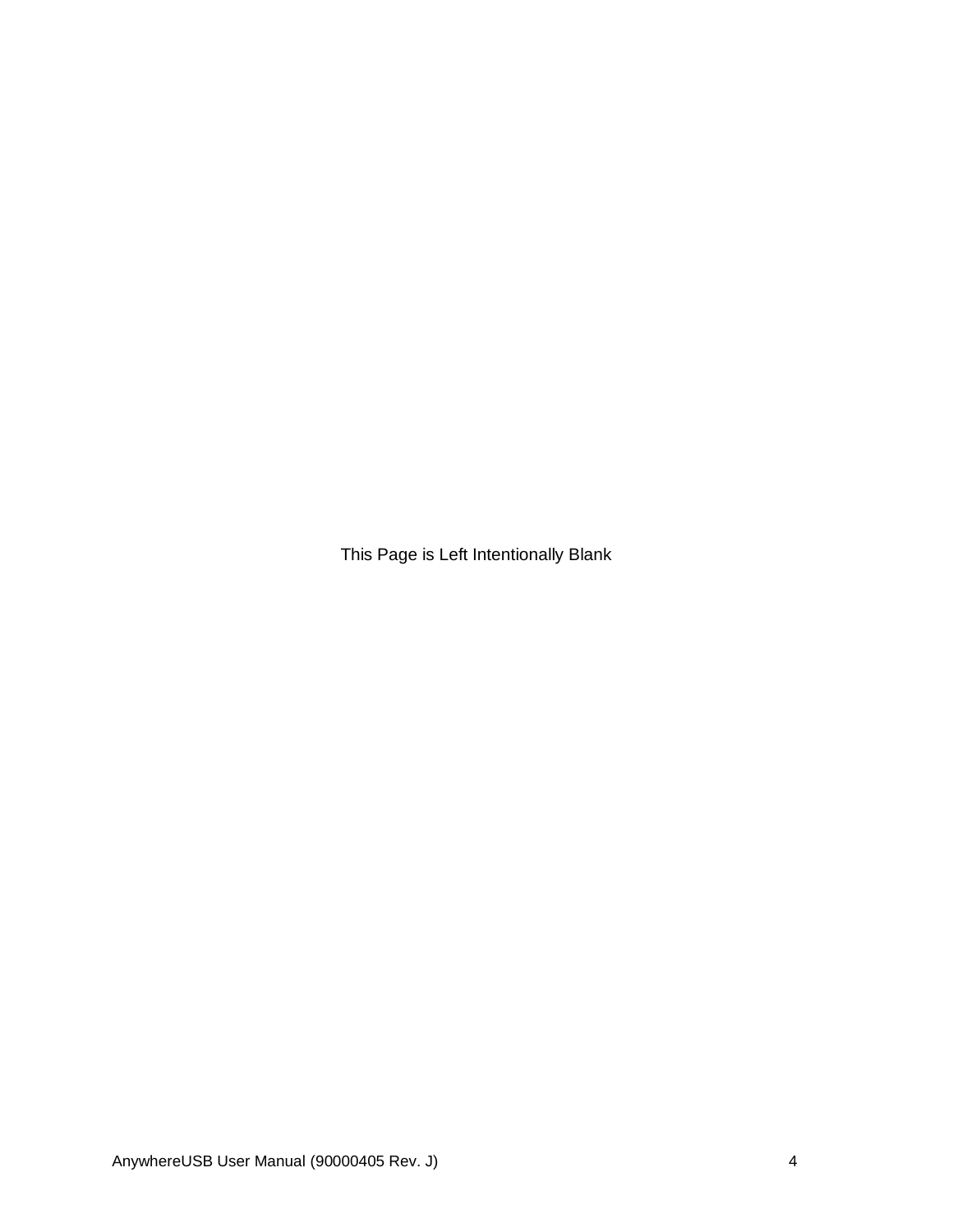# **Contents**

| 1 | <b>Introduction</b>                                                                            | 7                             |
|---|------------------------------------------------------------------------------------------------|-------------------------------|
|   | Product overview<br><b>Front Panel</b><br><b>Interpreting Status LEDs</b><br><b>Back Panel</b> | 7<br>$\overline{7}$<br>8<br>8 |
| 2 | <b>Getting Started</b>                                                                         | 9                             |
|   | In the Box<br>Cabling                                                                          | 9<br>9                        |
| 3 | <b>Installing the Software</b>                                                                 | 10                            |
|   | Installing the Drivers<br><b>Uninstalling the Drivers</b>                                      | 10<br>11                      |
| 4 | <b>Initial AnywhereUSB Configuration</b>                                                       | 12                            |
|   | Initial Configuration                                                                          | 12                            |
| 5 | Configuring the PC to Connect to an<br>AnywhereUSB                                             | 15                            |
|   | Connecting to the AnywhereUSB                                                                  | 15                            |
| 6 | <b>Using the Configuration Utility Program</b>                                                 | 17                            |
|   | <b>Configuration Unitlity Main Window</b><br><b>Menu Options</b>                               | 17<br>18                      |
| 7 | <b>Discovering AnywhereUSBs on Other</b><br><b>Subnets</b>                                     | 24                            |
|   | Adding IP addresses to the Discovery<br>List Manager                                           | 24                            |
| 8 | <b>Hardware Specifications</b>                                                                 | 25                            |
|   | <b>Dimensions</b><br>Environmental<br><b>Power Requirements</b>                                | 25<br>25<br>25                |
| 9 | <b>Regulatory and Safety Information</b>                                                       | 26                            |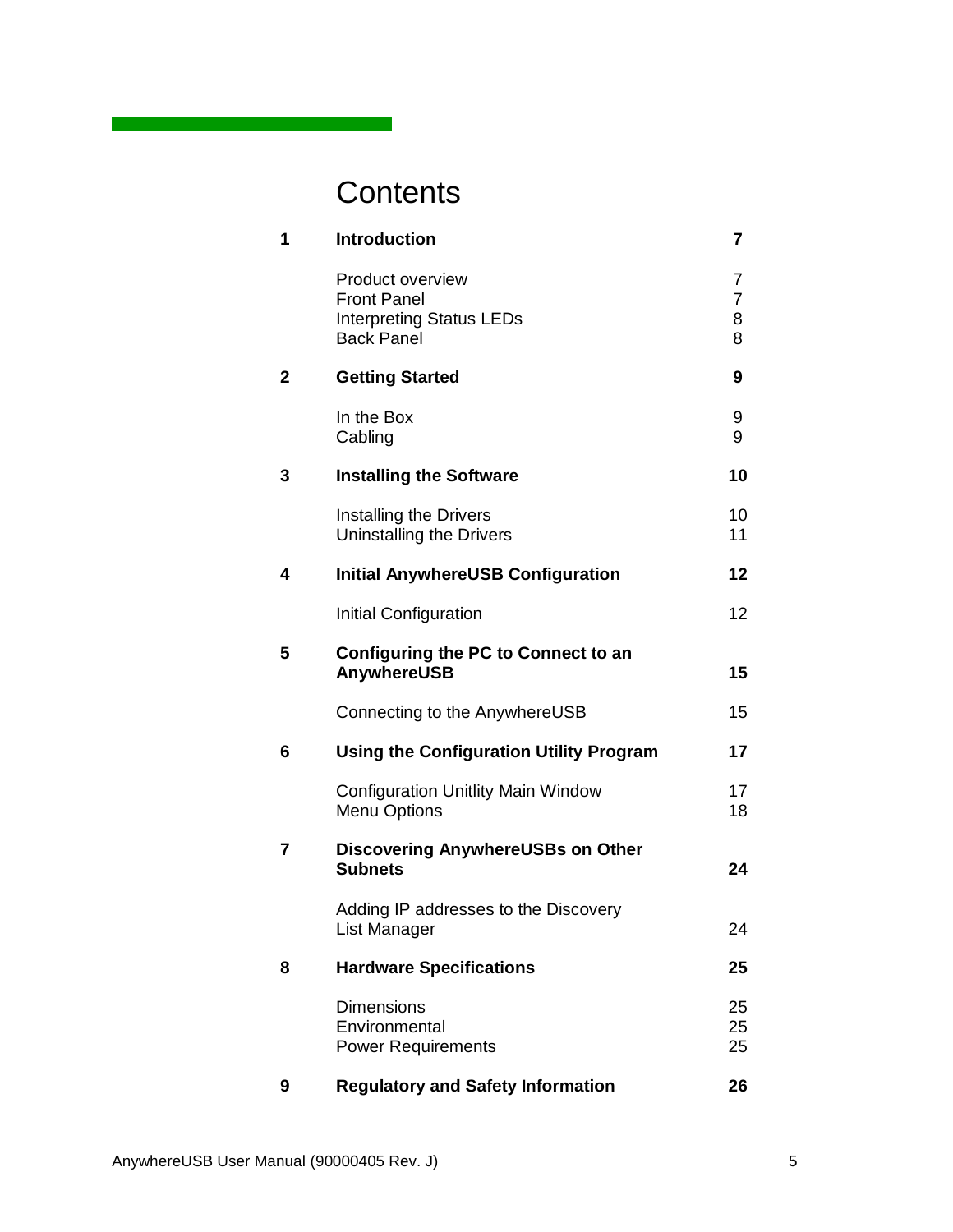| <b>Appendix A</b>                       | 29 |
|-----------------------------------------|----|
| AnywhereUSB Permitted Device List       |    |
| <b>Appendix B</b>                       | 31 |
| <b>Understanding Hubs</b>               |    |
| <b>Appendix C</b>                       | 32 |
| <b>Configuring for Firewall Support</b> |    |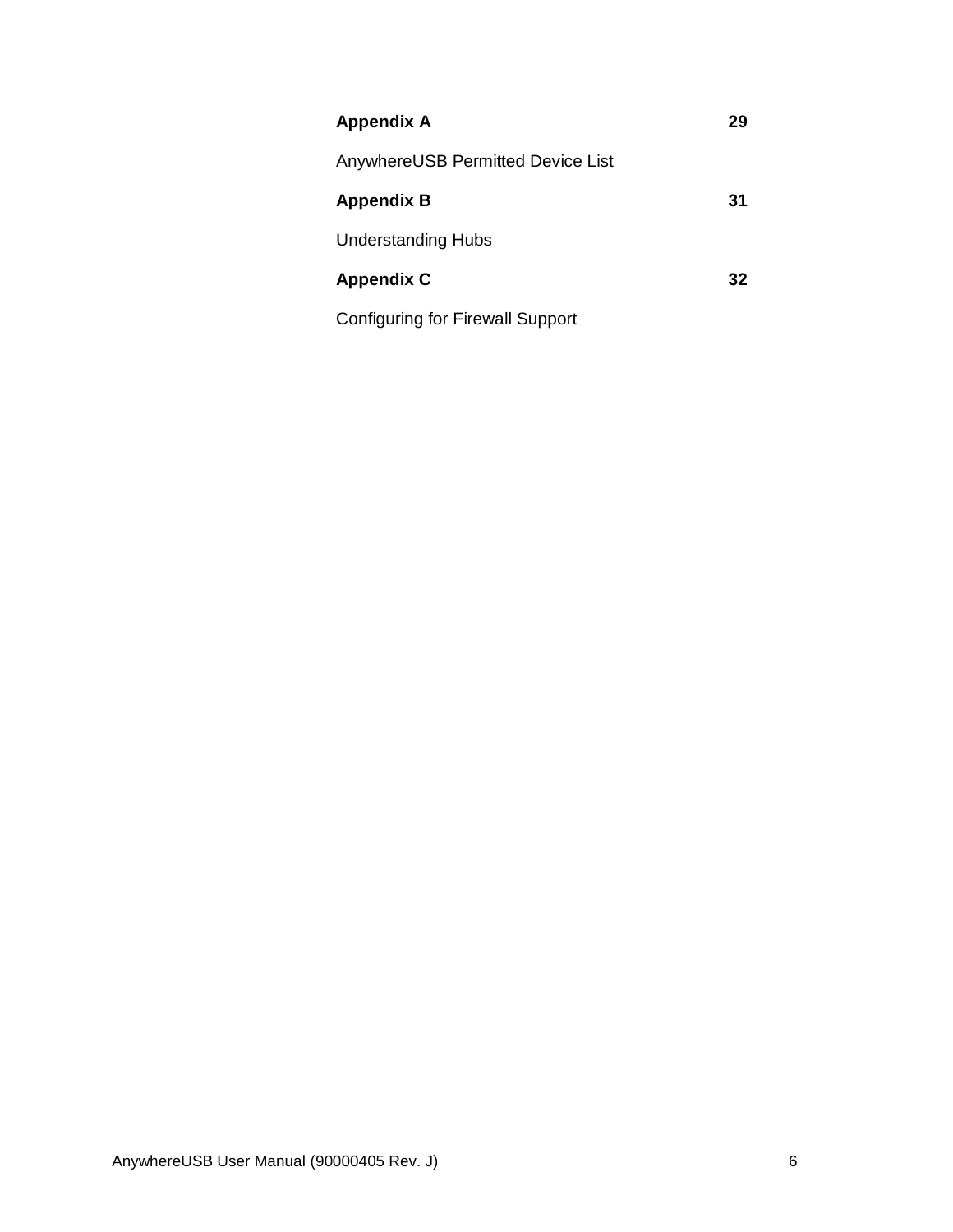# 1 **Introduction**

This chapter provides a brief overview of the AnywhereUSB® Remote I/O Concentrator.

## **Product Overview**

The AnywhereUSB® Remote I/O Concentrator is the first remote networking solution to utilize USB over IP® technology, breaking the traditional five meter distance limitation between USB device and host. Now USB devices may be located anywhere on a wired or wireless LAN – without a locally attached host PC. Since the host PC or server may be located remotely, AnywhereUSB enables devices to be deployed in harsh or non-secure environments, making it ideal for point-of-sale, kiosks, surveillance, industrial automation, or any mission-critical enterprise application. This Ethernet-attached solution provides five USB ports to connect peripheral devices such as bar-code scanners and receipt printer, as well as Digi's Watchport®/V2 USB Camera and Watchport Sensors.

## **Front Panel**



**Figure 1**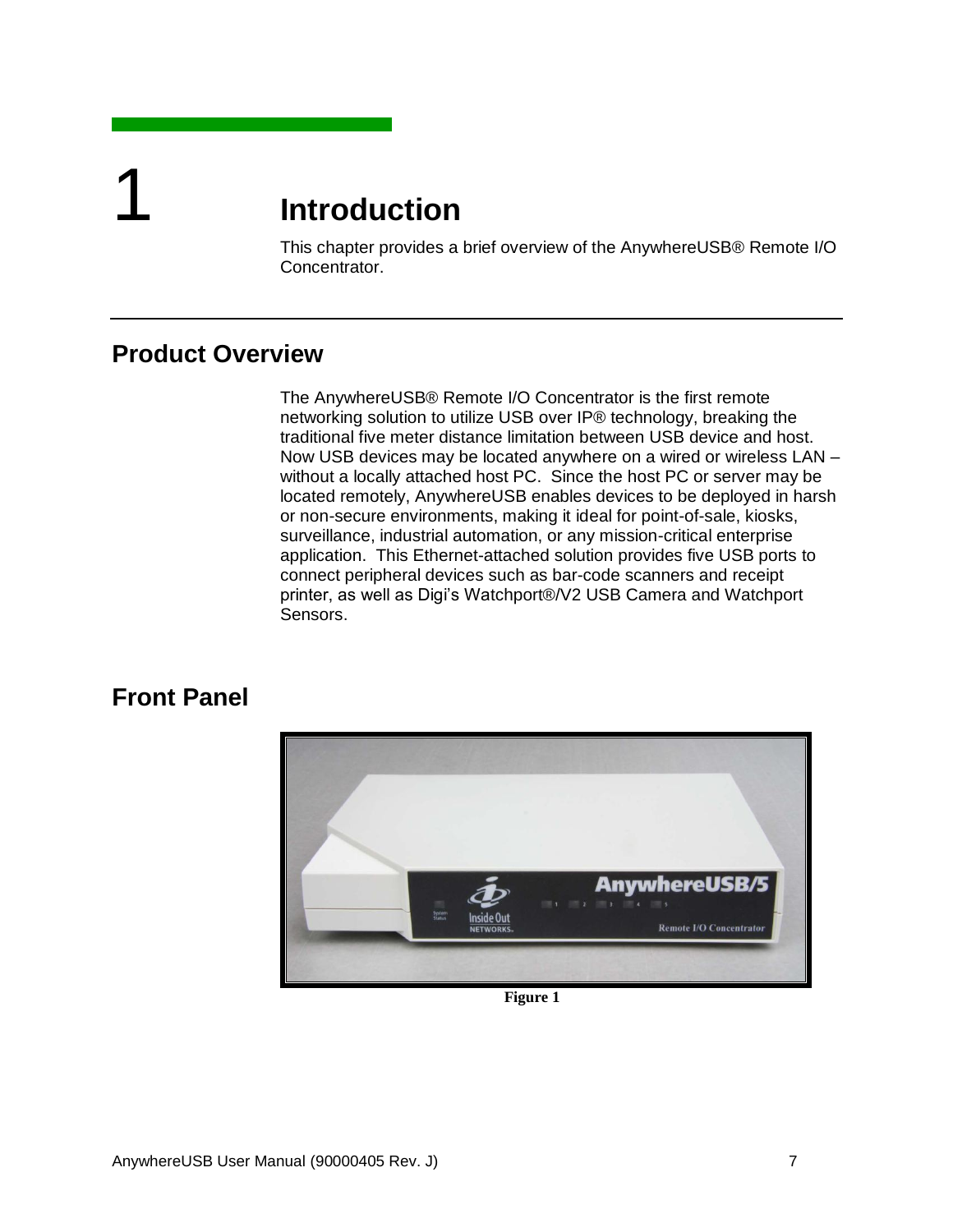# **Interpreting the Status LEDs**

The AnywhereUSB has six LEDs on the front panel: one System Status LED and five hub LEDs. Each LED is capable of displaying three colors: red, green, or orange.

#### **System Status LEDs**

On initial power up the System Status LED is orange for two seconds while the system initializes and then blinks green. If DHCP is enabled and the unit is booting up, the System Status LED will be orange while the AnywhereUSB searches for a DHCP server. If it cannot find a DHCP server, it will return to the default configuration to allow the Configuration Utility to assign a static IP address.

#### **Hub LEDs**

| Green hunting pattern across all LEDs     | Not connected to a host PC.                                                                                                              |
|-------------------------------------------|------------------------------------------------------------------------------------------------------------------------------------------|
| Orange alternating on ports 1-3-5 and 2-4 | Updating image in Flash. Do not remove power<br>from AnywhereUSB while flash is being updated.<br>Doing so will damage your AnywhereUSB. |
| Solid Green                               | Hub port is powered.                                                                                                                     |
| Green over Red hunting pattern            | Please call customer service.                                                                                                            |

# **Back Panel**



**Figure 2**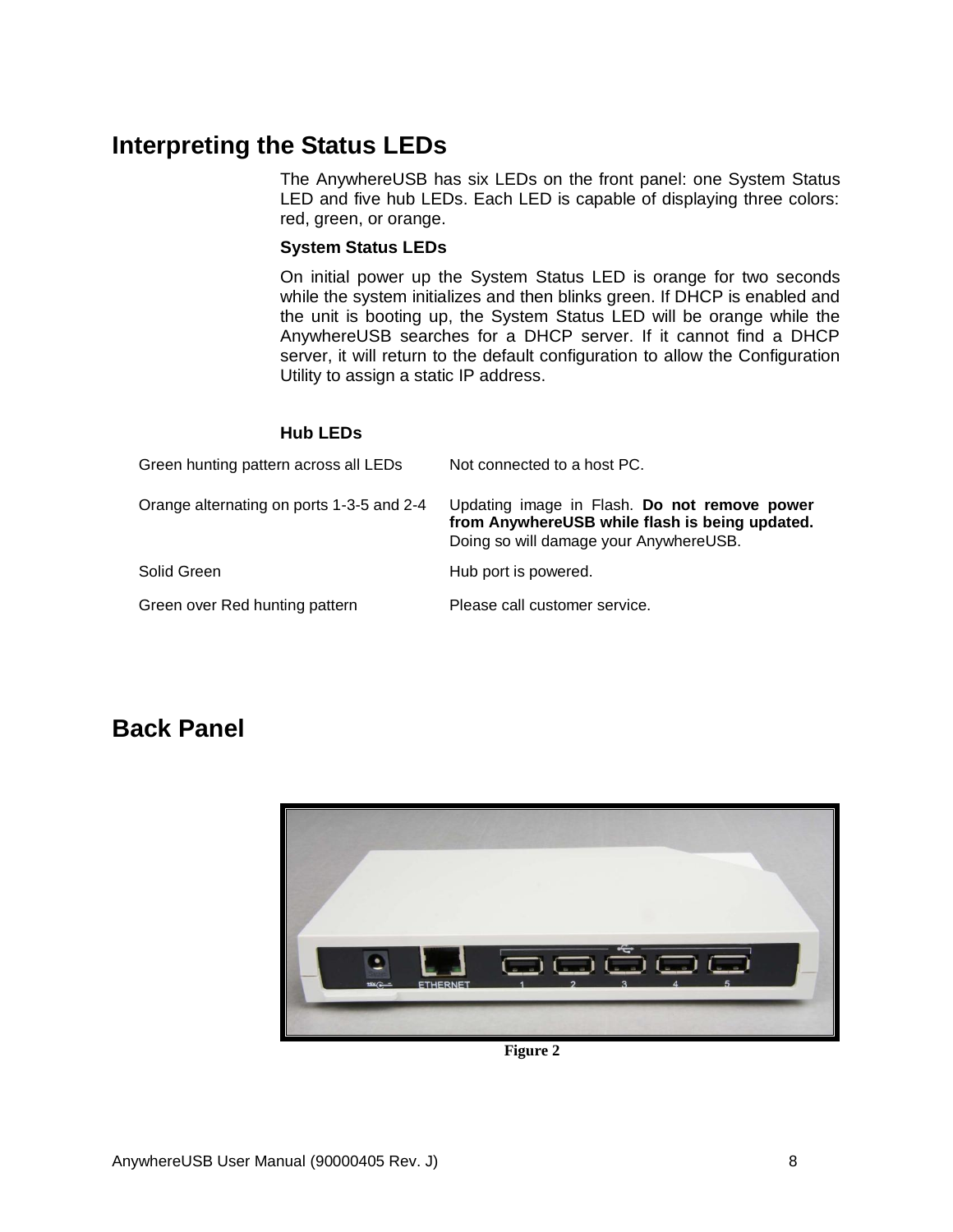# 2 **Getting Started**

This section explains what comes with the AnywhereUSB and how to connect it to a Network.

# **In the Box**

- AnywhereUSB/5
- Digi AnywhereUSB USB over IP Installation CD v2.60
- Power Supply
- **•** Ethernet Cable
- Ethernet Crossover Cable

# **Cabling**

To connect your AnywhereUSB to a Network:

- 1. Connect a standard Ethernet Network to your AnywhereUSB.
- 2. Connect the other end of the Ethernet cable to a 10/100/1000 BaseT switch or hub.
- 3. Connect one end of the power supply into the back of the AnywhereUSB and the other end into an AC outlet.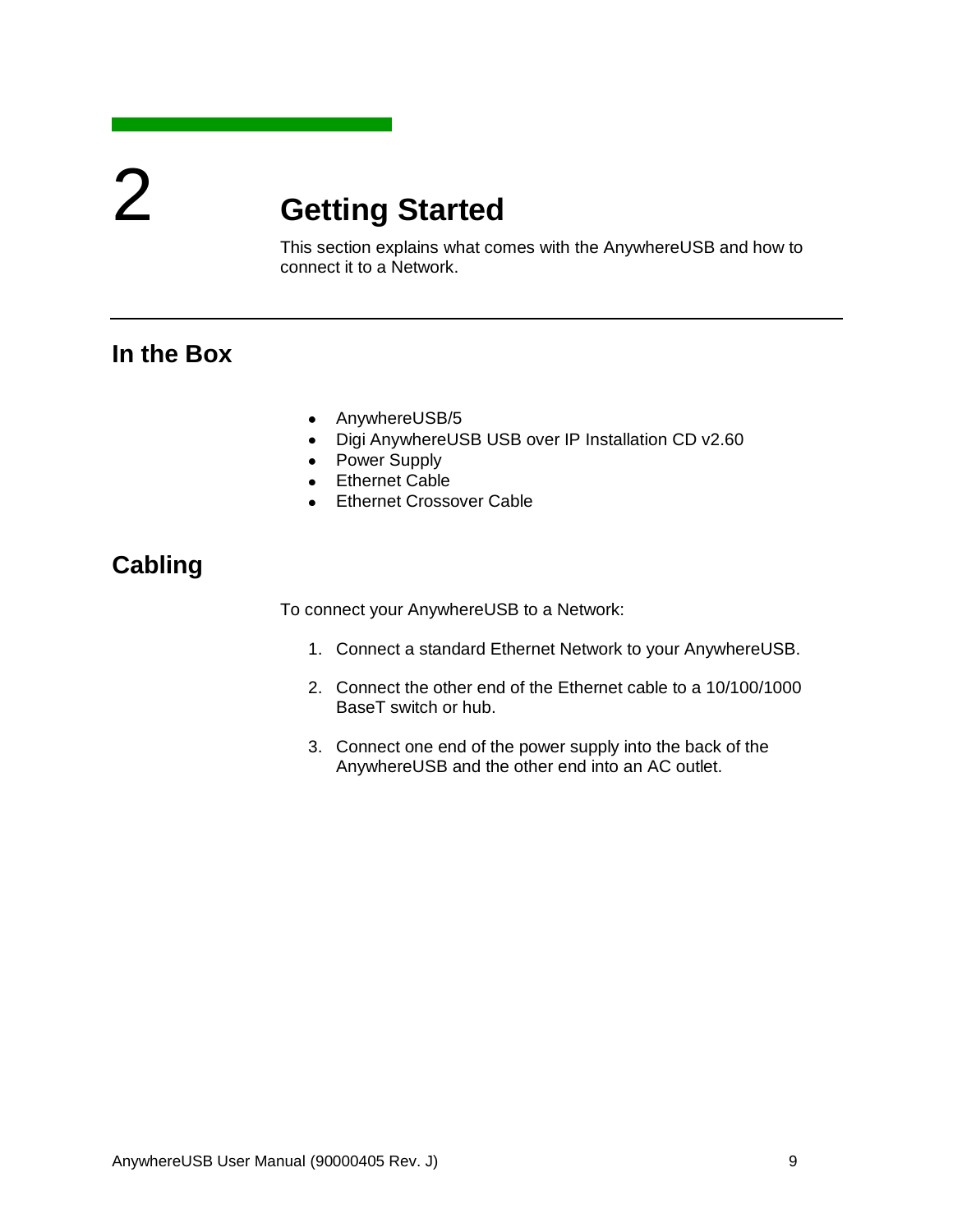# **Installing the Software**

This section discusses installing and uninstalling drivers.

## **Installing the Drivers**

Installing the drivers requires the use of an account that has administrative privileges.

#### **For Windows XP, Server 2003, Vista, and Server 2008**

- 1. Insert the *Digi AnywhereUSB USB over IP* CD into the CD drive. **Note**: If installing the software drivers from the Digi website the Microsoft Visual C++ 2005 runtime libraries must be installed before installing the AnywhereUSB drivers. These runtime libraries are included "Redistributable Libraries" folder. After extracting the 40002670 or 40002668 AnywhereUSB installation package to a temporary location on your hard disk, browse to the "Redistributable Libraries" folder and run the vcredist\_x.exe found there. After it completes installation you may then install the AnywhereUSB drivers by running Setup.exe.
- 2. Select Install Drivers from the Digi splash screen (see Figure 3). If the Digi splash screen does not launch, run the AWSplash.exe program from the CD.
- 3. A DOS Box will come up indicating the Install Process was successful.
- 4. Press the enter key to exit the DOS Box. The unit is now ready for configuration (see section 4).

#### **For Windows 2000 and NT4.0**

- 1. Insert the Digi AnywhereUSB USB over IP into the CD drive.
- 2. Select Install Driver from the Digi splash screen (see Figure 3). *Note: Windows 2000 and NT4.0 install v2.40 drivers only.*
- 3. Continue until the installation process is complete. Once the installation process is complete, the AnywhereUSB Concentrator Configuration Utility screen will launch and is now ready for configuration (see section 4).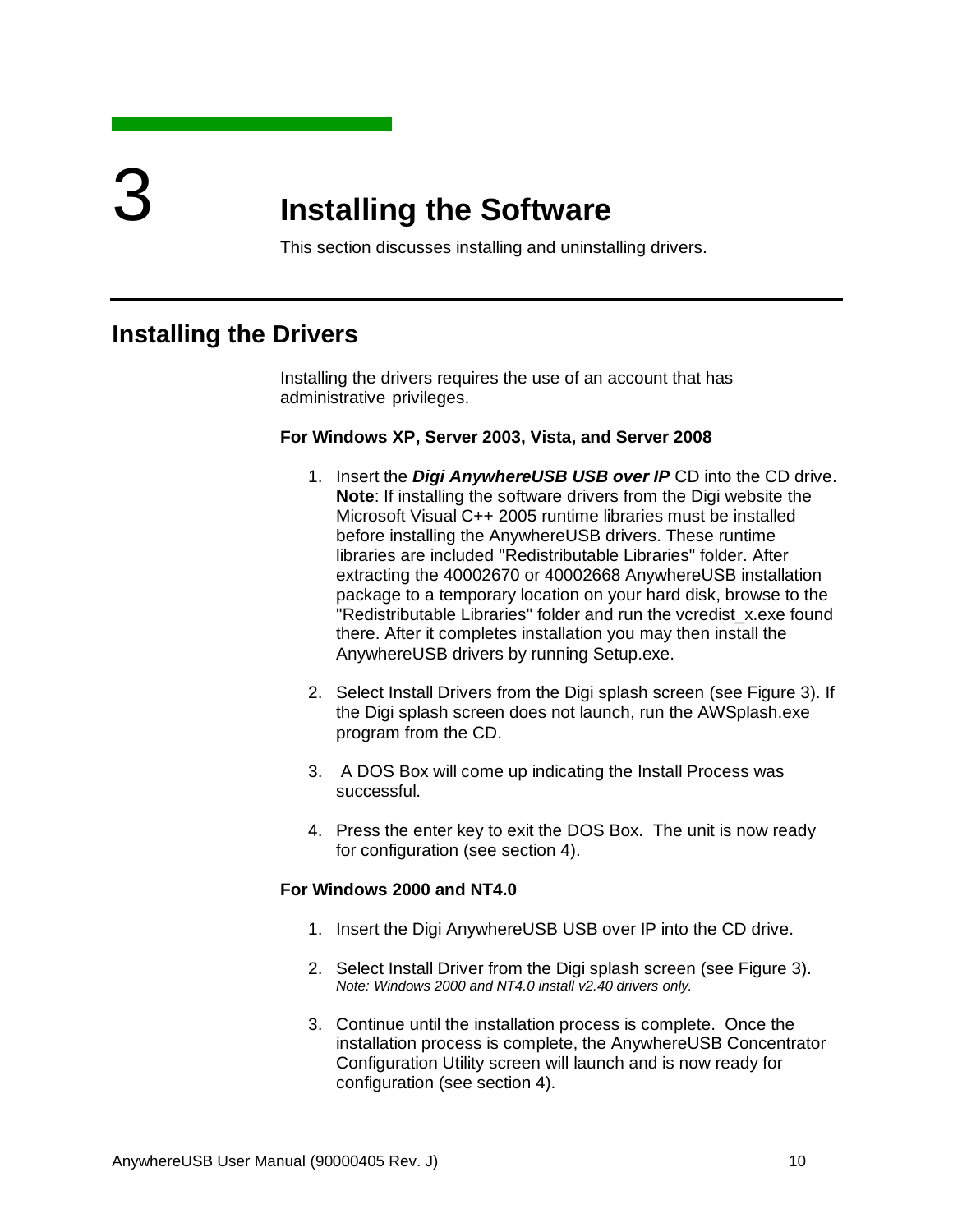| <b>AnywhereUSB Drivers v2.60</b><br>Digi                                                                                                                                                                                                                              |                        |  |
|-----------------------------------------------------------------------------------------------------------------------------------------------------------------------------------------------------------------------------------------------------------------------|------------------------|--|
|                                                                                                                                                                                                                                                                       | Close                  |  |
|                                                                                                                                                                                                                                                                       | <b>Install Drivers</b> |  |
|                                                                                                                                                                                                                                                                       | Version Info           |  |
| R)                                                                                                                                                                                                                                                                    | Installation Guide     |  |
|                                                                                                                                                                                                                                                                       | View Manuals           |  |
|                                                                                                                                                                                                                                                                       | View Datasheets        |  |
|                                                                                                                                                                                                                                                                       | Visit Digi Website     |  |
|                                                                                                                                                                                                                                                                       | Browse this CD         |  |
| Thank you for choosing AnywhereUSB for your network attached USB connectivity.<br>solution.<br>To install the drivers please click the 'Install Drivers' button, or manually launch<br>Setuplexe found under the following directory:<br>D:\Drivers\WinXp_Vista\32bit |                        |  |

**Figure 3**

# **Uninstalling the Drivers**

To uninstall the AnywhereUSB drivers:

- 1. Launch the AnywhereUSB Configuration Utility from the Start menu.
- 2. Select Preferences from the File menu and then click the Uninstall button.
- 3. Reboot the PC to complete the driver removal.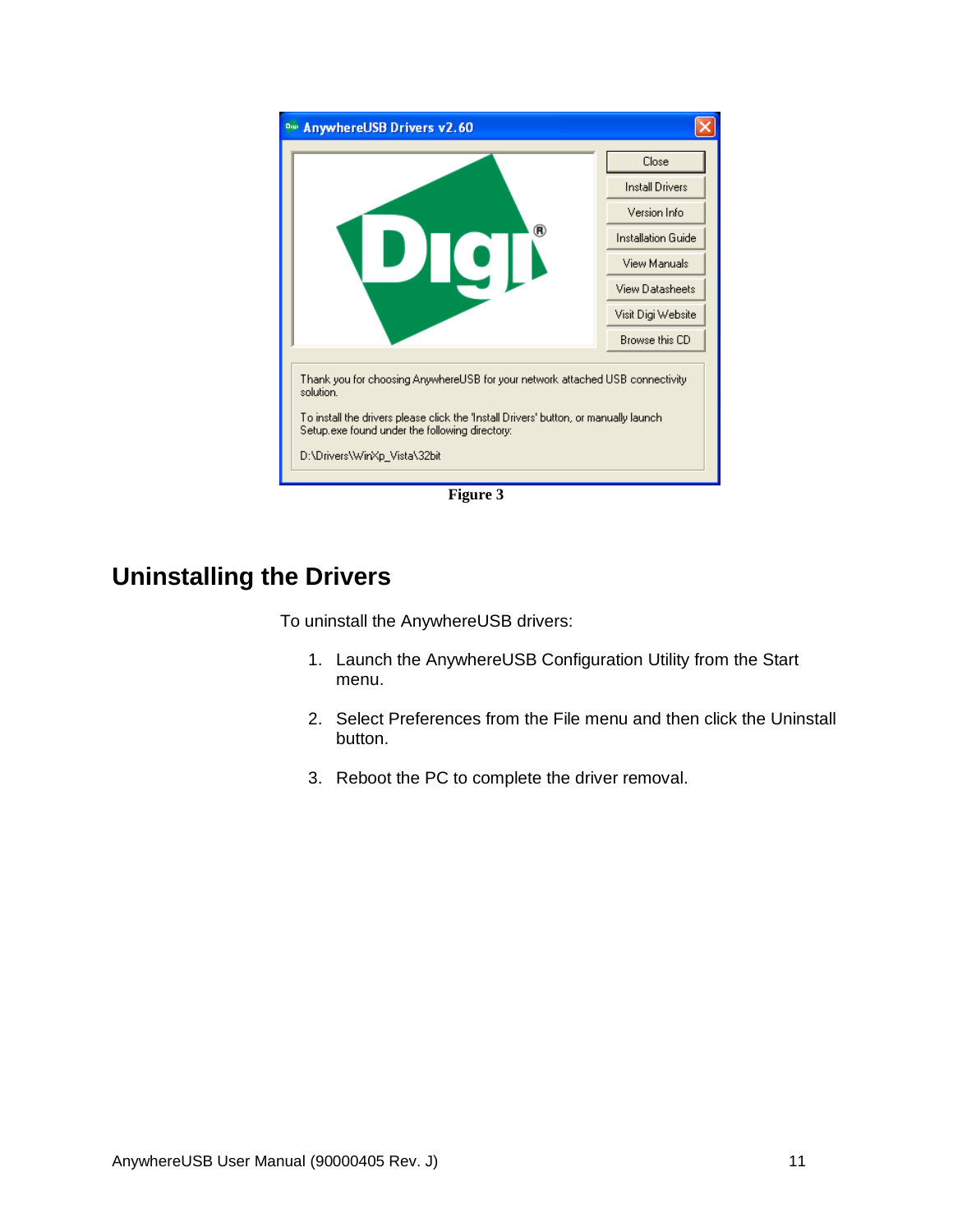# 4 **Initial AnywhereUSB Configuration**

This section explains how to configure the IP address in a new AnywhereUSB unit.

# **Initial Configuration**

To begin the initial configuration:

1. Launch the AnywhereUSB Configuration Utility from the Start menu. A new AnywhereUSB will have a default IP address of 0.0.0.0 (see Figure 4) and must be configured before it can be used by the host PC. Each AnywhereUSB is identified by its IP address. If the AnywhereUSB is unconfigured, then the serial number can be used for identification. Unconfigured AnywhereUSBs are listed separately. For example, the AnywhereUSB with serial number SW901F7005 below has not been configured.

| AnywhereUSB Concentrator Configuration Utility                                   |                                                                                                                                                                                                                                                                                                                                                                                                                            |                 |
|----------------------------------------------------------------------------------|----------------------------------------------------------------------------------------------------------------------------------------------------------------------------------------------------------------------------------------------------------------------------------------------------------------------------------------------------------------------------------------------------------------------------|-----------------|
| Eile<br>Edit Command View Help                                                   |                                                                                                                                                                                                                                                                                                                                                                                                                            |                 |
| é<br>E<br>€<br><b>GUILD STATE</b><br>Event Log<br>Configure<br>Reboot<br>Connect |                                                                                                                                                                                                                                                                                                                                                                                                                            |                 |
| ⊟ eee Unconfigured<br>AnywhereUSB Concentrator [192.168.254.222]                 | AnywhereUSB Concentrator<br>Name:<br>Serial Number:<br>SW901F7005<br>MAC Address:<br>00-20-BE-7F-70-05<br>IP Address:<br>0.0.0.0<br>0.0.0.0<br> Subnet Mask: -<br>0.0.0.0<br>Gateway:<br>0.0.0.0<br>Debug Log:<br>DHCP:<br>Disabled<br>MTU: 1500<br>v1.5.2<br>Boot Code:<br>v1.90.5<br>Firmware:<br>0x6<br>Hardware:<br>0x0001<br>Device ID:<br>Uptime:<br>2 mins: 24 secs<br>Status:<br>IP Address needs to be configured |                 |
| <b>Total Discovered: 1</b><br>Connected To Me: 0                                 | Available For Connection: 0<br>In Use By Others: 0                                                                                                                                                                                                                                                                                                                                                                         | Unconfigured: 1 |

**Figure 4**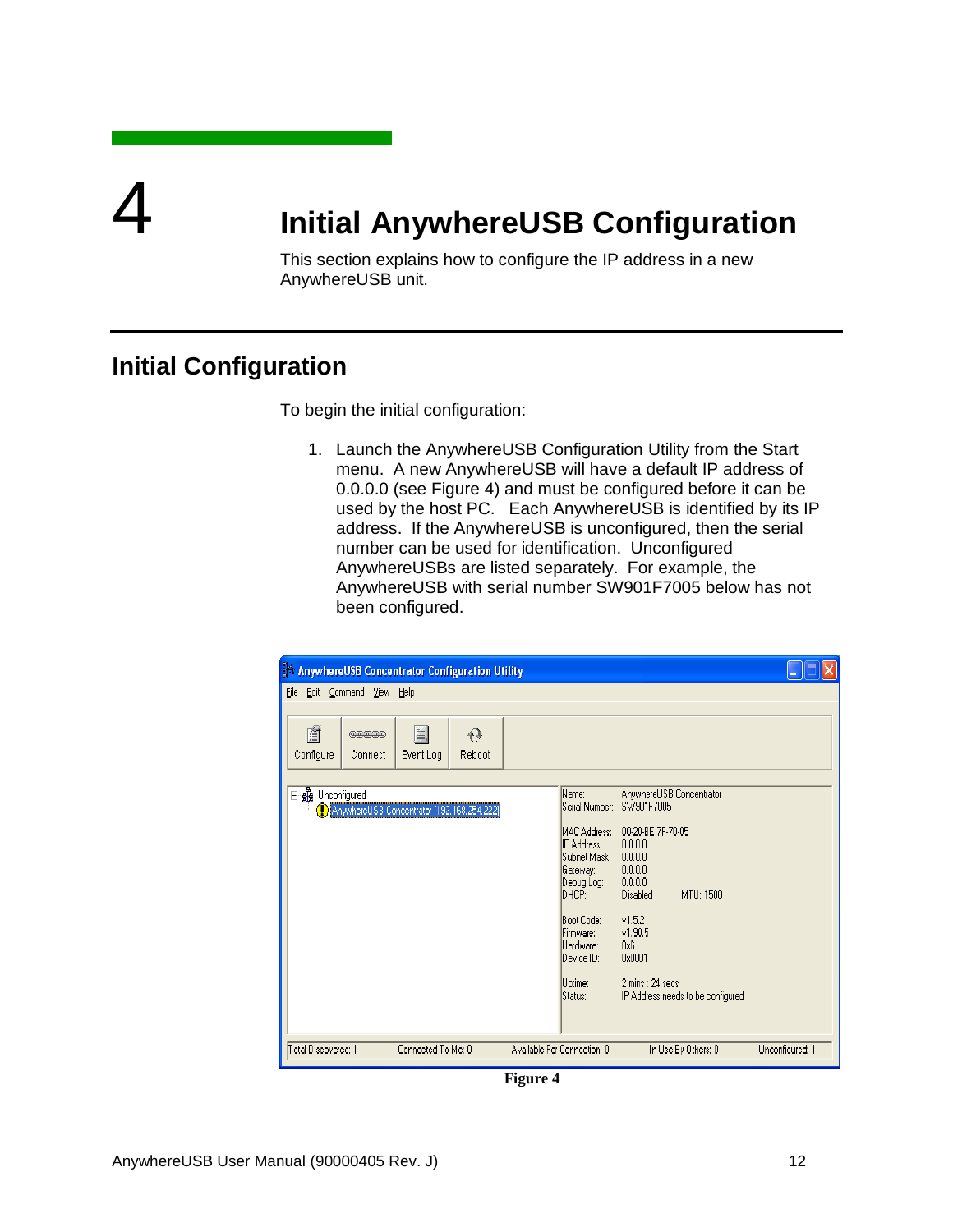- 2. Double click on the Unconfigured AnywhereUSB entry, or select the Unconfigured AnywhereUSB entry and click the **Configure** button.
- 3. Enter a Device Name that easily identifies the AnywhereUSB.

| <b>Configure</b>                            | <b>Configure</b>                            |
|---------------------------------------------|---------------------------------------------|
| Device Name:                                | Device Name:                                |
| Close                                       | Close                                       |
| Update                                      | Update                                      |
| Serial Number:                              | Serial Number:                              |
| SW901F7005                                  | SW901F7005                                  |
| MAC Address:                                | MAC Address:                                |
| 00-20-BE-7F-70-05                           | 00-20-BE-7F-70-05                           |
| IP Address:                                 | IP Address:                                 |
| 0, 0, 0, 0                                  |                                             |
| Subnet Mask:                                | Subnet Mask:                                |
| $0 \t . \t 0 \t . \t 0 \t . \t 0$           |                                             |
| Default Gateway:                            | Default Gateway:                            |
| 0, 0, 0, 0                                  |                                             |
| DHCP:                                       | D HCP:                                      |
| MTU Size:                                   | MTU Size:                                   |
| C Enable C Disable                          | C Enable C Disable                          |
| 1500                                        | 1500                                        |
| Add to connection list                      | Add to connection list                      |
| Debug Log Address:                          | Debug Log Address:                          |
| (Optional, For technical support use only). | (Optional, For technical support use only). |
| 0, 0, 0, 0                                  | 0.0.0000                                    |

**Figure 5-DHCP Enabled Configuration Figure 6-Static IP Address Configuration**

#### **To Configure DHCP:**

- 1. Select the **Enable** button
- 2. When DHCP is enabled, the AnywhereUSB will wait for up to four DHCP requests. If a DHCP response is not received, they AnywhereUSB will default to its initial unconfigured state. Also, AnywhereUSB will look for option 26 in order to determine the MTU size (with 1500 being the default).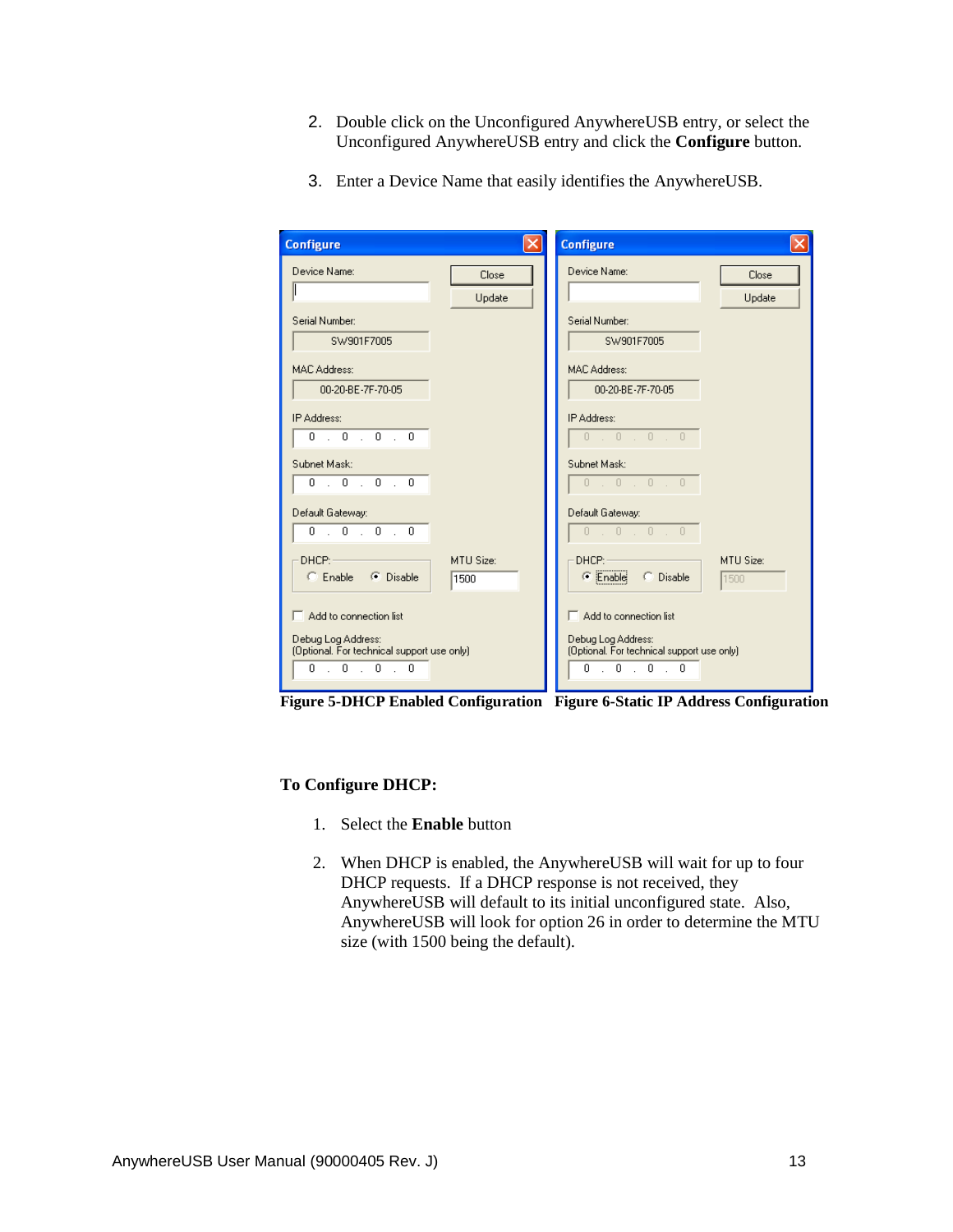### **To Configure a static IP address:**

- 1. Select the **Disable** button.
- 2. Enter and IP address manually.
- 3. The MTU size is configurable between 576 and 1500 bytes, with 1500 being the default. For the changes to take effect you must click the **Update** button, which resets the AnywhereUSB.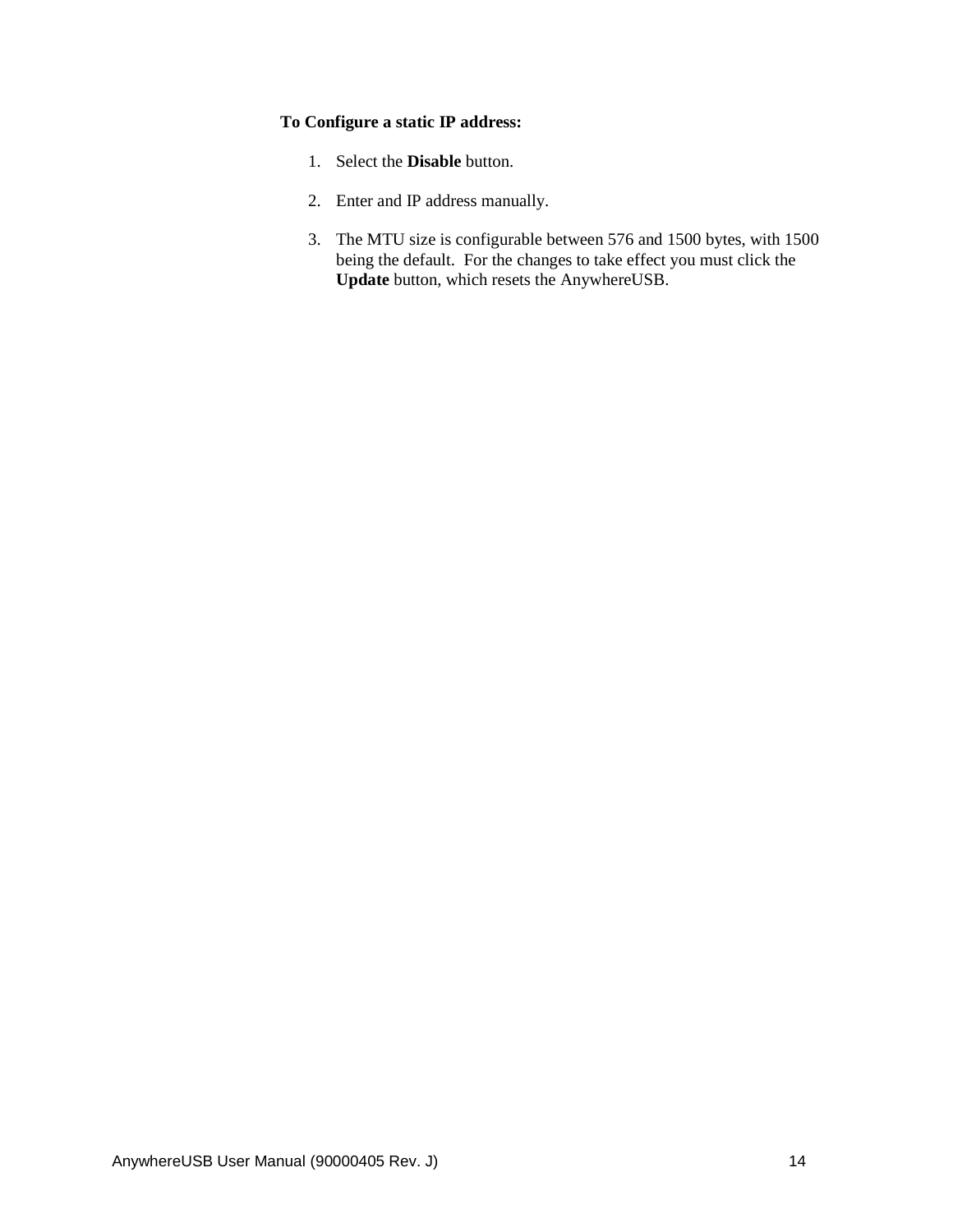# 5 **Configuring the PC to Connect to an AnywhereUSB**

This section explains how to configure the PC to establish a connection to the AnywhereUSB unit.

# **Connecting to the AnywhereUSB**

In order to use the USB devices that are attached to the AnywhereUSB, the PC must establish a connection to the AnywhereUSB by adding the units IP address to the Connection List.

1. Launch the **AnywhereUSB Configuration Utility** from the start menu. The utility displays a list of all AnywhereUSBs on your local subnet and on any subnet configured in the Discovery List.

| AnywhereUSB Concentrator Configuration Utility                                                                       |                                                                                                                                                                                                                |                                                                                                                                                                                                                                                                             |                 |
|----------------------------------------------------------------------------------------------------------------------|----------------------------------------------------------------------------------------------------------------------------------------------------------------------------------------------------------------|-----------------------------------------------------------------------------------------------------------------------------------------------------------------------------------------------------------------------------------------------------------------------------|-----------------|
| Edit Command View Help<br>File                                                                                       |                                                                                                                                                                                                                |                                                                                                                                                                                                                                                                             |                 |
| 窅<br>Ħ<br>$\mathbf{t}$<br><b>REAGE</b><br>Configure<br>Event Log<br>Reboot<br>Connect                                |                                                                                                                                                                                                                |                                                                                                                                                                                                                                                                             |                 |
| · 28 Subnet 192.168.0.0<br>⊟<br>AnywhereUSB Concentrator [192.168.0.117]<br>AnywhereUSB Concentrator [192.168.0.200] | Name:<br>Serial Number:<br>MAC Address:<br>IP Address:<br> Subnet Mask: -<br>Gateway:<br>Debug Log:<br>DHCP:<br>Boot Code:<br>Firmware:<br>Hardware:<br>$D$ evice I $D$ : $\blacksquare$<br>Uptime:<br>Status: | AnywhereUSB Concentrator<br>SW315F0029<br>00-20-BE-7F-00-29<br>192.168.0.117<br>255.255.255.0<br>192.168.0.1<br>192.168.1.205<br><b>Disabled</b><br>MTU: 1500<br>v1.5.2<br>v2.30.5<br>Rev B<br>0x0001<br>$1 \text{ hr}$ : 6 mins : 34 secs<br>Available for Host Connection |                 |
| Total Discovered: 2<br>Connected To Me: 0                                                                            | Available For Connection: 2                                                                                                                                                                                    | In Use By Others: 0                                                                                                                                                                                                                                                         | Unconfigured: 0 |

**Figure 7**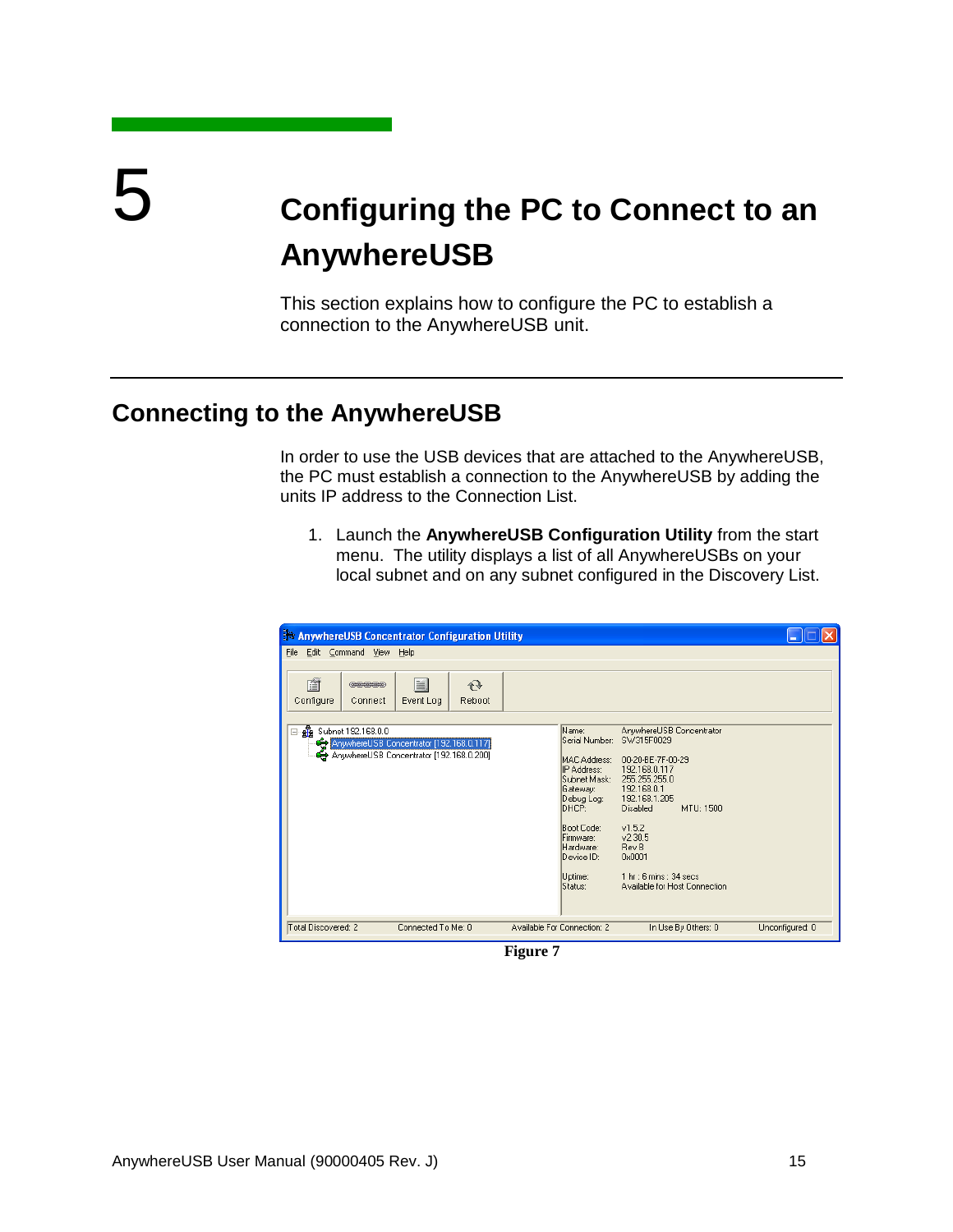2. Select an AnywhereUSB from the AnywhereUSB Configuration Utility Main Window and then either click the **Connect** button or right click on the selected AnywhereUSB and click **Connect** from the drop down box (see Figure 8). The host computer then attempts to connect to the AnywhereUSB.

| AnywhereUSB Concentrator Configuration Utility<br>Edit Command View Help<br>File                                                                |                                                                                                                                                                                       |                                                                                                                                                                                                                                                  |                 |
|-------------------------------------------------------------------------------------------------------------------------------------------------|---------------------------------------------------------------------------------------------------------------------------------------------------------------------------------------|--------------------------------------------------------------------------------------------------------------------------------------------------------------------------------------------------------------------------------------------------|-----------------|
| 會<br>E<br>$\mathbf{r}$<br>(3) 33 43 43 45 46<br>Configure<br>Event Log<br>Reboot<br>Connect                                                     |                                                                                                                                                                                       |                                                                                                                                                                                                                                                  |                 |
| ⊟ ele Subnet 192.168.0.0<br>AnywhereUSB Concentrator [192.168.0.117]<br>AnywhereUSB Cond<br>200]<br>Configure<br>Connect<br>Event Log<br>Reboot | Name:<br>Serial Number:<br>MAC Address:<br>IP Address:<br>Subnet Mask:<br>Gateway:<br>Debug Log:<br>DHCP:<br>Boot Code:<br>Firmware:<br>Hardware:<br>Device ID:<br>Uptime:<br>Status: | AnywhereUSB Concentrator<br>SW820F519E<br>00-20-RE-7F-51-9F<br>192,168,0,200<br>255.255.255.0<br>192.168.0.1<br>0.0.0.0<br><b>Disabled</b><br>MTLI 1500<br>v1.5.2<br>v2.30.5<br>0x6<br><b>0x0001</b><br>31 secs<br>Available for Host Connection |                 |
| <b>Total Discovered: 2</b><br>Connected To Me: 1                                                                                                | Available For Connection: 1                                                                                                                                                           | In Use By Others: 0                                                                                                                                                                                                                              | Unconfigured: 0 |

**Figure 8**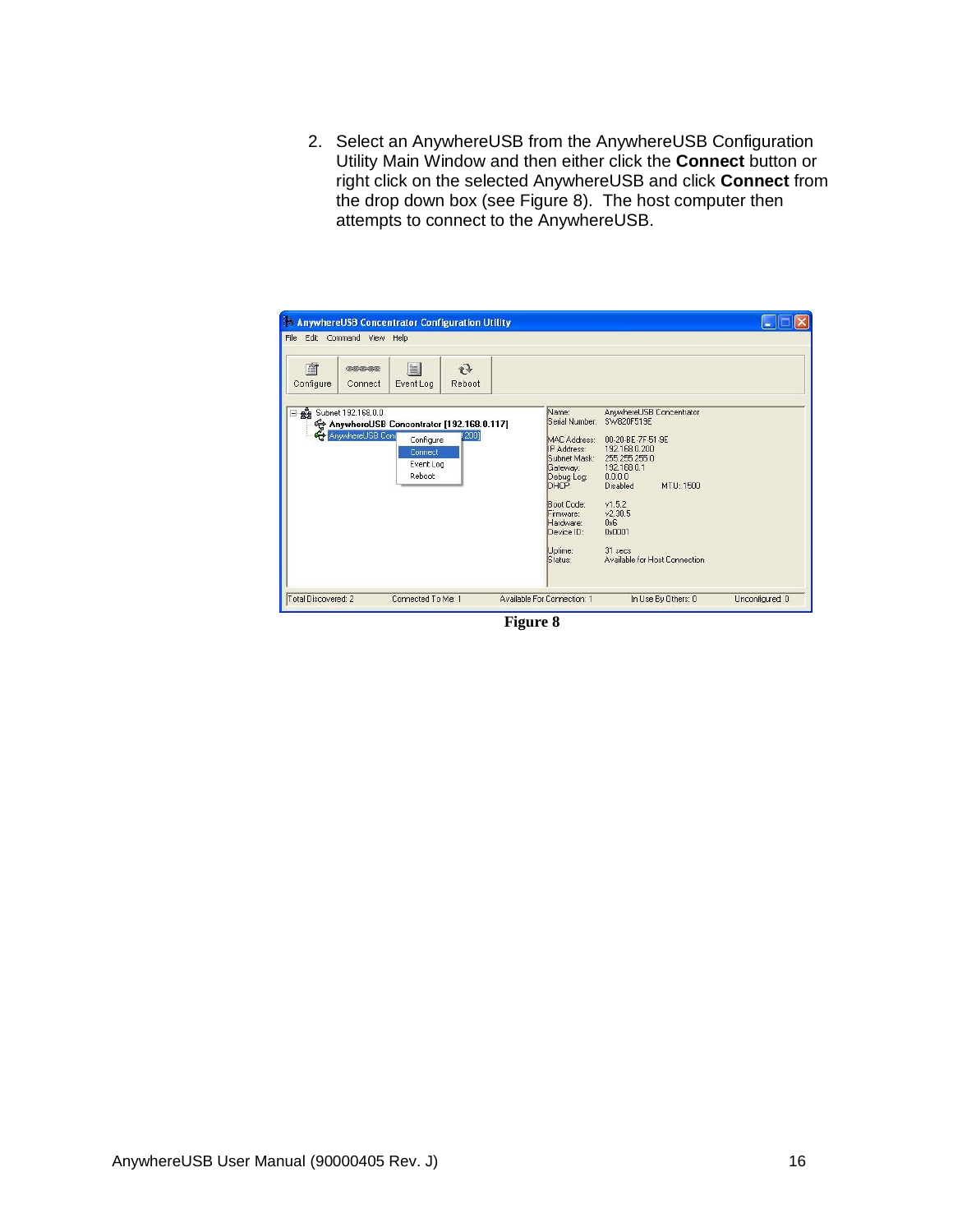# 6 **Using the Configuration Utility Program**

This section explains how to use the AnywhereUSB Configuration utility.

# **Configuration Utility Main Window**

The AnywhereUSB Configuration Utility displays AnywhereUSBs grouped by their subnet addresses. The Utility automatically discovers AnywhereUSBs on the local subnet. To discover AnywhereUSBs on other subnets, add those subnet addresses to the Discovery List (see Section 7).

| AnywhereUSB Concentrator Configuration Utility                                                                                                                                                                                                                                                                                                                                                                                                                                                                                                                 |                                                                                                                                                                                                                                                                                                                                                                                                                              |                 |
|----------------------------------------------------------------------------------------------------------------------------------------------------------------------------------------------------------------------------------------------------------------------------------------------------------------------------------------------------------------------------------------------------------------------------------------------------------------------------------------------------------------------------------------------------------------|------------------------------------------------------------------------------------------------------------------------------------------------------------------------------------------------------------------------------------------------------------------------------------------------------------------------------------------------------------------------------------------------------------------------------|-----------------|
| Edit Command View Help<br>File                                                                                                                                                                                                                                                                                                                                                                                                                                                                                                                                 |                                                                                                                                                                                                                                                                                                                                                                                                                              |                 |
| 窅<br>E<br>$\mathbf{r}$<br>Configure<br>Connect<br>Event Log<br>Reboot                                                                                                                                                                                                                                                                                                                                                                                                                                                                                          |                                                                                                                                                                                                                                                                                                                                                                                                                              |                 |
| - a Subnet 10.21.0.0<br>+ WHQL 1 [10.21.0.61]<br>Ф WHQL 2 [10.21.0.62]<br><b>←</b> WHQL 3 [10.21.0.63]<br>⊕ WHQL 4 [10.21.0.64]<br>AnywhereUSB Concentrator [10.21.0.198]<br>⊕ <mark>∰</mark> Subnet 192.168.1.0<br>4 AWUSB_CPD:RPM [192.168.1.100]<br>€ AWUSB_1 () [192.168.1.101]<br>⊕ AWUSB_2 () [192.168.1.102]<br>← AWUSB_3(V2, FD) [192.168.1.103]<br>4 AWUSB_4 (EP/1) [192.168.1.104]<br><b>←</b> AWUSB_6 ( ) [192.168.1.106]<br>← AWUSB_7 N2 & EP/1) [192.168.1.107]<br>← AWUSB_10 (V2, CPD) [192.168.1.110]<br>< AWUSB 11 (EP/1 & FD) [192.168.1.111] | WHOL 1<br>Name:<br>Serial Number: SV441F0890<br>00-20-BE-7F-08-90<br>MAC Address: .<br>IP Address:<br>10.21.0.61<br>Subnet Mask:<br>255.255.255.0<br>0.0.0.0<br>0.0.0.0<br>Debug Log:<br><b>Disabled</b><br>DHCP:<br>MTU: 1500<br>v1.3.2<br>Boot Code: .<br>v2.30.5<br>Firmware:<br>Rev B<br>Hardware:<br>Device ID: I<br><b>Ox0001</b><br>1 day: 20 hrs: 46 mins: 53 secs<br>Uptime:<br>Connected to 10.21.0.125<br>Status: |                 |
| Total Discovered: 38<br>Connected To Me: 1                                                                                                                                                                                                                                                                                                                                                                                                                                                                                                                     | Available For Connection: 11<br>In Use By Others: 25                                                                                                                                                                                                                                                                                                                                                                         | Unconfigured: 1 |

**Figure 9**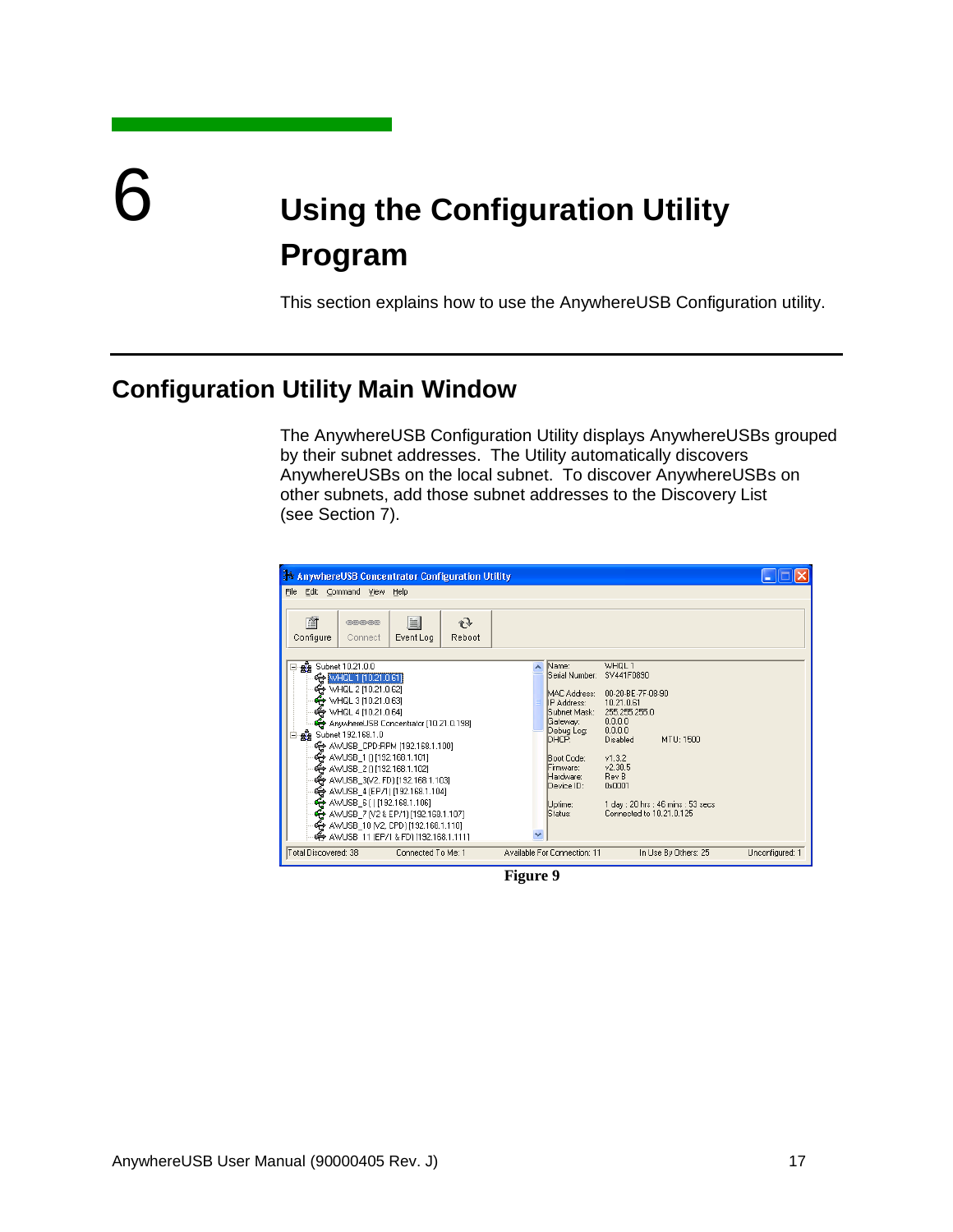#### **Icon Color Legend:**

| Green-Available For Connection                        |
|-------------------------------------------------------|
| Gray, Bold Text-Connected to this computer.           |
| Gray—In use by other host PC.                         |
| Red-Firmware is being updated.                        |
| AnywhereUSB IP Address has not yet been<br>configured |

Note: After the AnywhereUSB Configuration Utility has been launched it will reside in the system tray. To open the utility, double click the AnywhereUSB icon in the system tray.

# Menu Options

#### **File Menu: Preferences**

The AnywhereUSB Concentrator Detection option allows for the configuration of how often and if the Configuration Utility queries the network for AnywhereUSB units.

The Detection Timeout configures how long the Configuration Utility will wait to hear from all the AnywhereUSBs before the Configuration Utility updates the list of units in the Main Window.

| <b>Preferences</b>                                                                                                               |                            |
|----------------------------------------------------------------------------------------------------------------------------------|----------------------------|
| AnywhereUSB Concentrator detection<br>Detect AnywhereUSB Concentrators automatically<br>5 引<br>Frequency of detection in seconds | Close<br>Save<br>Uninstall |
| Detection Timeout<br>500 Detection Timeout (in Milliseconds)                                                                     |                            |
| Event Logging<br>Enable driver event logging<br>$\Box$ Log All Errors $\Box$ Log All Connections                                 |                            |

**Figure 10**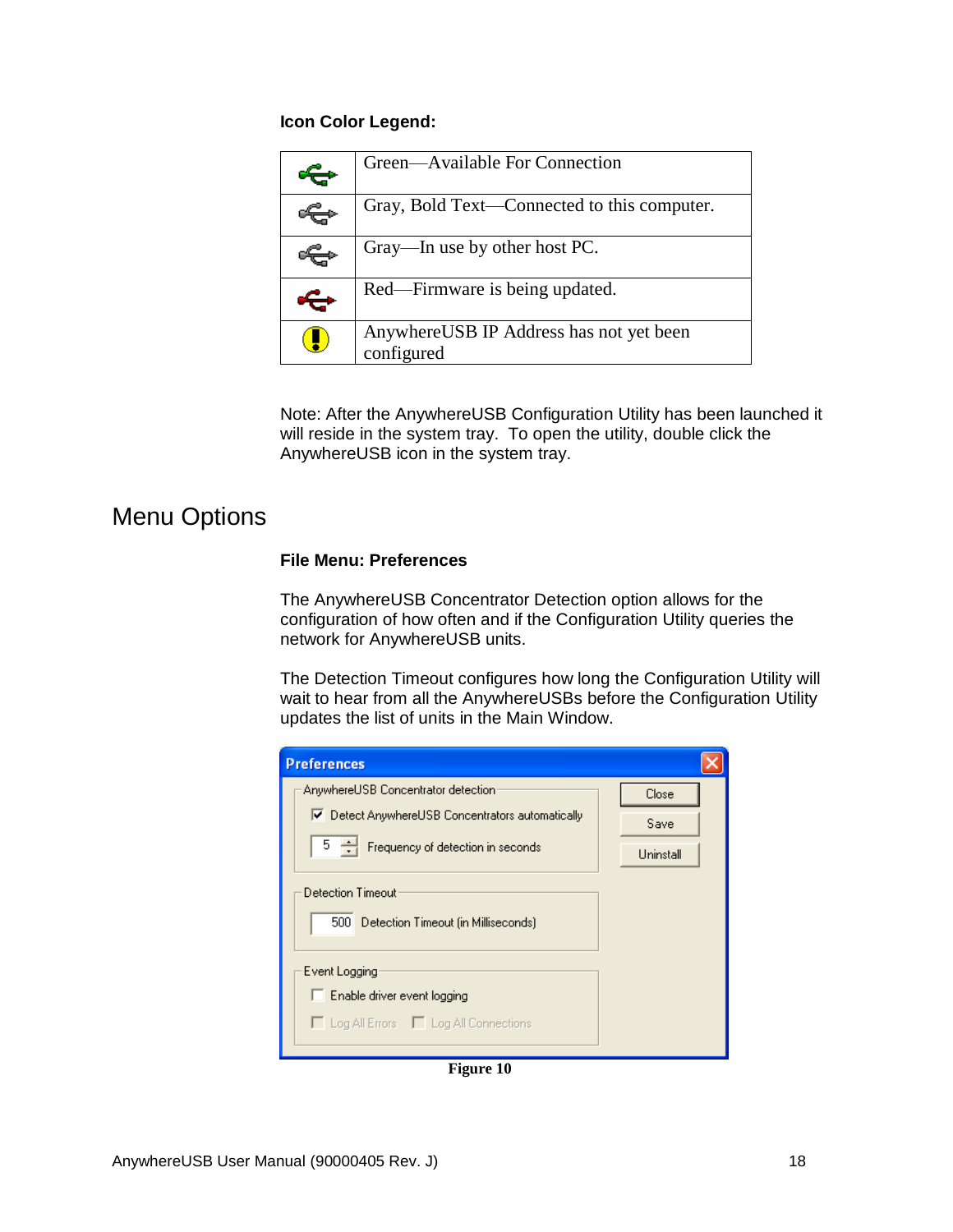### **Edit Menu: Connection List**

Displays the IP addresses of the AnywhereUSB to which the PC will try to connect. When an IP Address is added to this list, the Host PC immediately tries to connect to the AnywhereUSB. If an IP Address is deleted from the Connection List, the AnywhereUSB unit will disconnect from the host PC and return to a "Available for Host Connection" state.

| <b>Connection List Manager</b>                                                                                                                                                                                                                              |            |  |
|-------------------------------------------------------------------------------------------------------------------------------------------------------------------------------------------------------------------------------------------------------------|------------|--|
| The Current Connection List displays the IP addresses<br>of each AnywhereUSB Concentrator that the system<br>will attempt to connect to. If you no longer wish to<br>connect to a particular IP address, then please delete<br>it from the Connection List. |            |  |
|                                                                                                                                                                                                                                                             | Close      |  |
| Current Connection List:                                                                                                                                                                                                                                    | Add        |  |
|                                                                                                                                                                                                                                                             | Modify     |  |
|                                                                                                                                                                                                                                                             | Delete     |  |
|                                                                                                                                                                                                                                                             | Delete All |  |
|                                                                                                                                                                                                                                                             |            |  |
|                                                                                                                                                                                                                                                             |            |  |
|                                                                                                                                                                                                                                                             |            |  |
|                                                                                                                                                                                                                                                             |            |  |
|                                                                                                                                                                                                                                                             |            |  |
|                                                                                                                                                                                                                                                             |            |  |
|                                                                                                                                                                                                                                                             |            |  |
| Figure 11                                                                                                                                                                                                                                                   |            |  |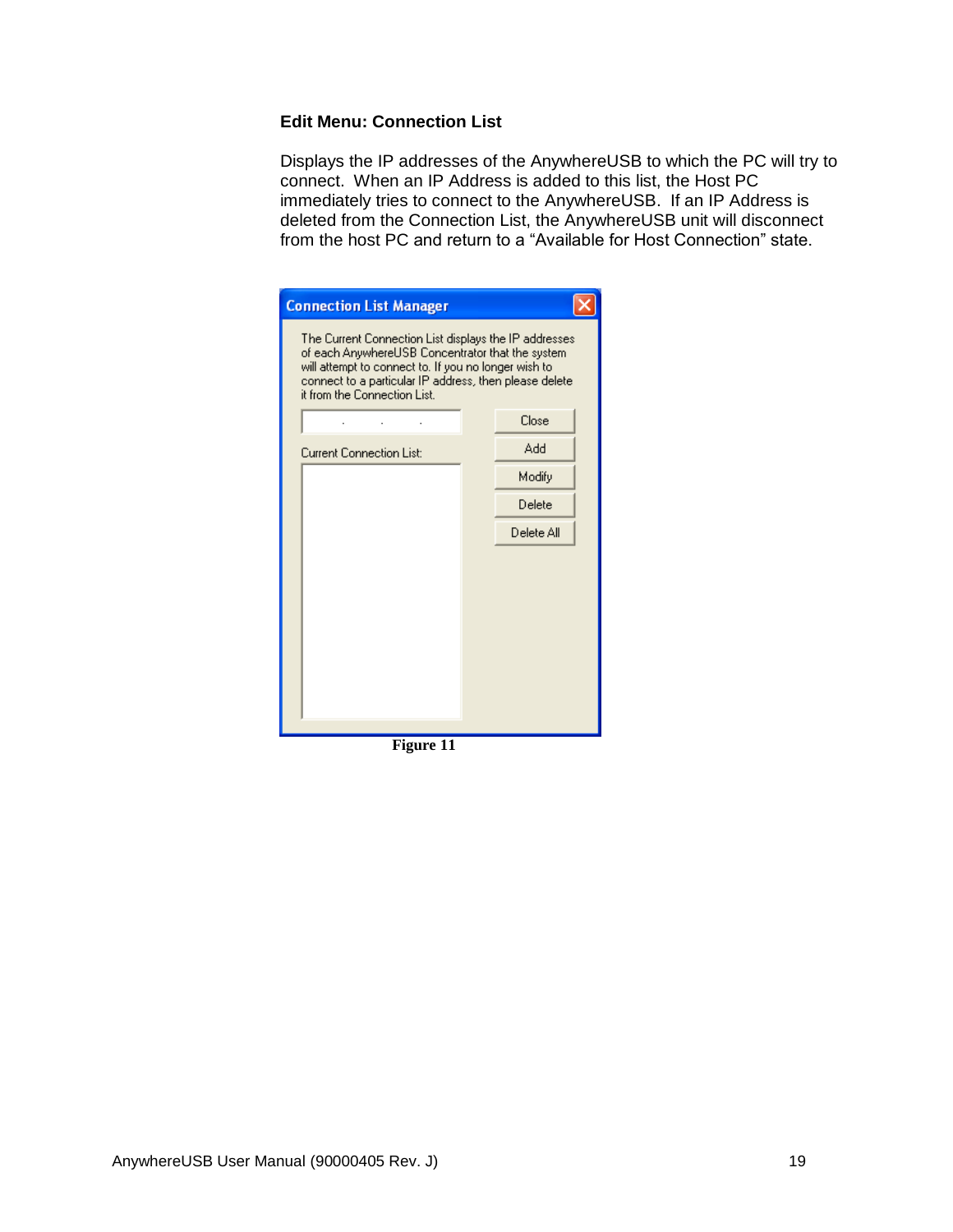### **Edit Menu: Discovery List**

This command displays a list of subnet addresses of remote networks or IP Addresses of individual units where the configuration utility will search for AnywhereUSB units.

| <b>Discovery List Manager</b>                                                                                                                                                                                                                             |            |  |  |  |  |  |
|-----------------------------------------------------------------------------------------------------------------------------------------------------------------------------------------------------------------------------------------------------------|------------|--|--|--|--|--|
| The Discovery Address List displays the network.<br>addresses that will be searched for attached<br>AnywhereUSB Concentrators. If you no longer wish to<br>search a particular network address, then please<br>delete it from the Discovery Address List. |            |  |  |  |  |  |
|                                                                                                                                                                                                                                                           | Close      |  |  |  |  |  |
| Discovery Address List:                                                                                                                                                                                                                                   | Add        |  |  |  |  |  |
|                                                                                                                                                                                                                                                           | Modify     |  |  |  |  |  |
|                                                                                                                                                                                                                                                           | Delete     |  |  |  |  |  |
|                                                                                                                                                                                                                                                           | Delete All |  |  |  |  |  |
|                                                                                                                                                                                                                                                           |            |  |  |  |  |  |
|                                                                                                                                                                                                                                                           |            |  |  |  |  |  |
|                                                                                                                                                                                                                                                           |            |  |  |  |  |  |
|                                                                                                                                                                                                                                                           |            |  |  |  |  |  |
|                                                                                                                                                                                                                                                           |            |  |  |  |  |  |
|                                                                                                                                                                                                                                                           |            |  |  |  |  |  |
|                                                                                                                                                                                                                                                           |            |  |  |  |  |  |
| Figure 12                                                                                                                                                                                                                                                 |            |  |  |  |  |  |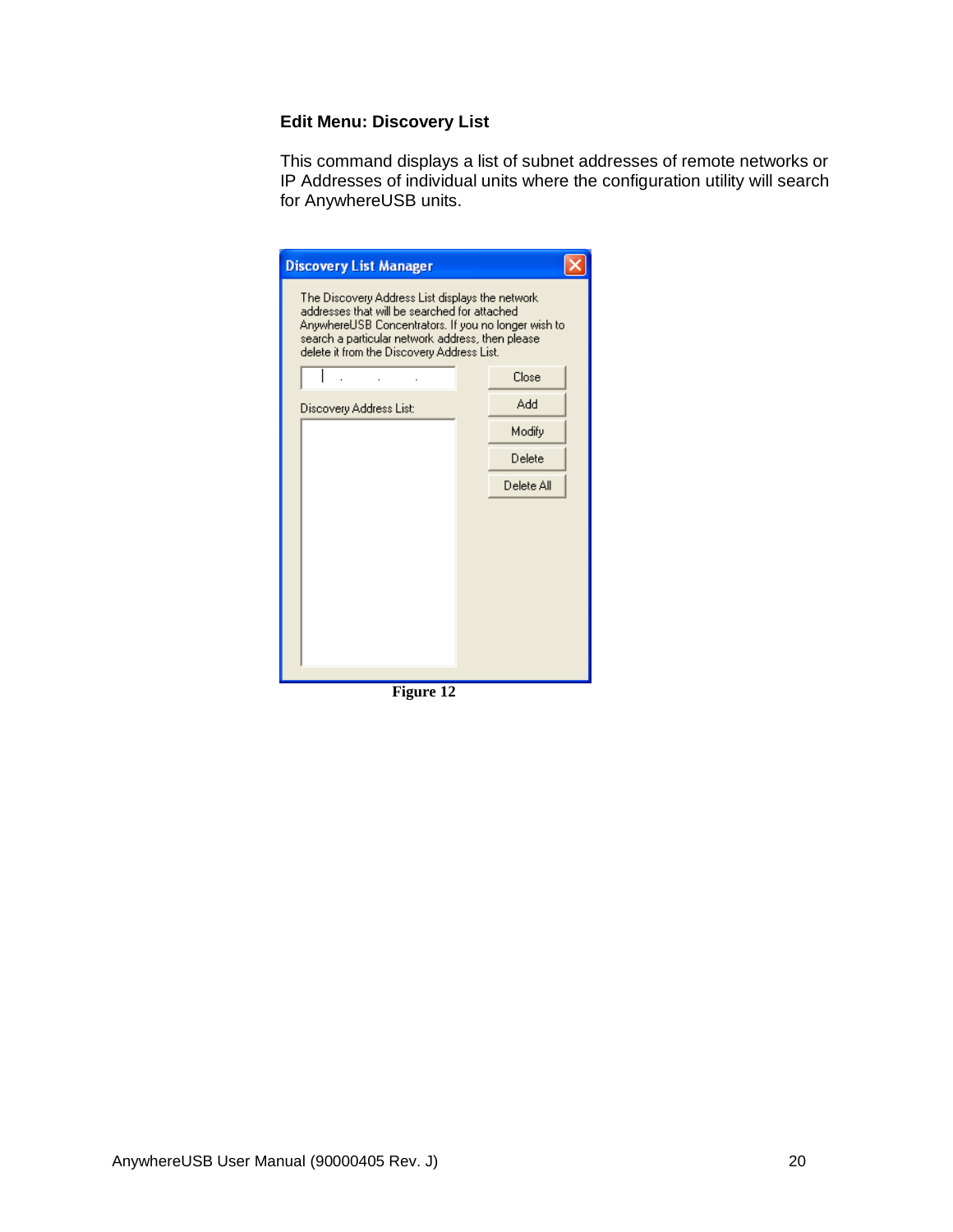#### **Command Menu: Configure**

This command allows configuration of the TCP/IP parameters in the AnywhereUSB. In a static IP address configuration the MTU size is configurable between 576 and 1500 bytes, with 1500 being the default. Note that when DHCP is enabled the AnywhereUSB looks for DHCP option 26 in order to determine the MTU size (with 1500 being the default).

Checking the **Add to connection list** box adds the IP address to the connection list.

The **Device Name** field allows for a unique name to be given to the AnywhereUSB.

| <b>Configure</b>                                                          |                  |
|---------------------------------------------------------------------------|------------------|
| Device Name:                                                              | Close            |
|                                                                           | Update           |
| Serial Number:                                                            |                  |
| SW315F0029                                                                |                  |
| <b>MAC Address:</b>                                                       |                  |
| 00-20-BE-7F-00-29                                                         |                  |
| IP Address:                                                               |                  |
| 192 . 168 . 0 . 117                                                       |                  |
| Subnet Mask:                                                              |                  |
| 255 . 255 . 255 . 0                                                       |                  |
| Default Gateway:                                                          |                  |
| $192$ . $168$ . 0 .<br>$\mathbf{1}$                                       |                  |
| DHCP: -                                                                   | <b>MTU Size:</b> |
| C Enable <sup>C</sup> Disable                                             | 1500             |
| $^-$ Add to connection list                                               |                  |
| Debug Log Address:                                                        |                  |
| (Optional. For technical support use only)<br>0.0.0<br>$\blacksquare$ . 0 |                  |
|                                                                           |                  |

**Figure 13**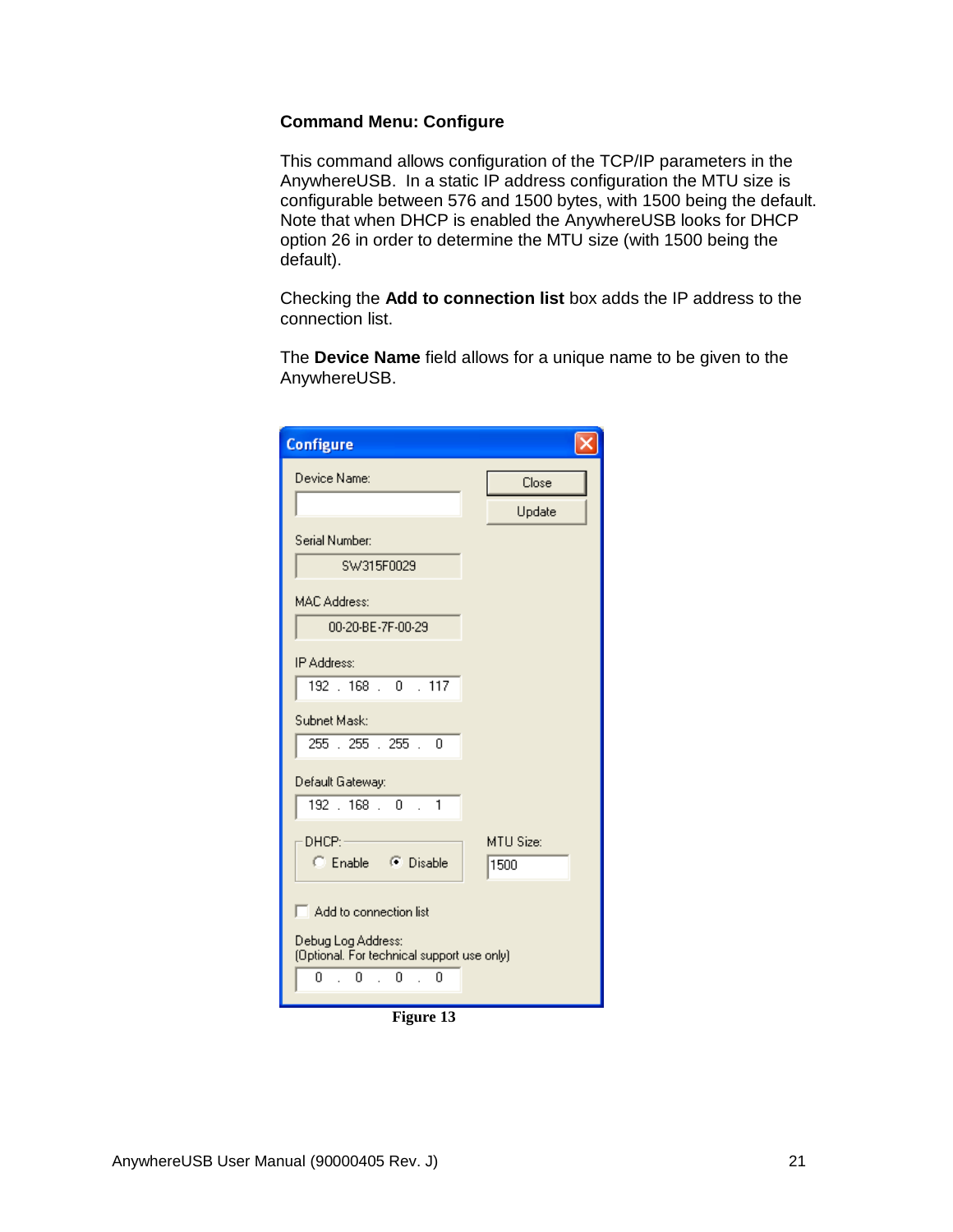### **Command Menu: Connect**

This command allows the IP Address of the AnywhereUSB to be added to the connection list once the AnywhereUSB is selected in the Main Window.

#### **Command Menu: Event Log**

This command retrieves even information from AnywhereUSB. Use this to gather information for Technical Support. This dialog is used to save and clear the event log.

| <b>Event Log Viewer</b>                                                                                                                                                                                                                                                                                                                                                                                                                                                                                                                                                                                                                                                                                                                                                                                                                                                                                                                |
|----------------------------------------------------------------------------------------------------------------------------------------------------------------------------------------------------------------------------------------------------------------------------------------------------------------------------------------------------------------------------------------------------------------------------------------------------------------------------------------------------------------------------------------------------------------------------------------------------------------------------------------------------------------------------------------------------------------------------------------------------------------------------------------------------------------------------------------------------------------------------------------------------------------------------------------|
| AnywhereUSB Concentrator [192.168.0.117]<br>Close<br>Serial Number: SW315F0029<br>Save Log<br>MAC Address: 00-20-BE-7F-00-29<br>Clear Log<br>Event log range 00000000000000A0 (161 entries)<br>Record # Data<br>00000000 Software Reboot (Host Disconnected)<br>Firmware v2.30.5 Uptime 1 min 48s<br>00000001 Software Reboot (Host Inactivity)<br>Firmware v2.30.5 Uptime 15min 13s<br>00000002 Software Reboot (Host Inactivity)<br>Firmware v2.30.5 Uptime 18min 51s<br>00000003 Software Reboot (HDevice event log<br>Firmware v2.30.5 Uptime 2min 41s<br>00000004 Software Reboot (Connect Inactivity)<br>Firmware v2.30.5 Uptime 2hrs 1 min 26s<br>00000005 Software Reboot (Connect Inactivity)<br>Firmware v2.30.5 Uptime 2hrs 1 min 26s<br>00000006 Software Reboot (Connect Inactivity)<br>Firmware v2.30.5 Uptime 2hrs 1 min 29s<br>00000007 Software Reboot (Connect Inactivity)<br>Firmware v2.30.5 Uptime 2hrs 1 min 26s |

**Figure 14**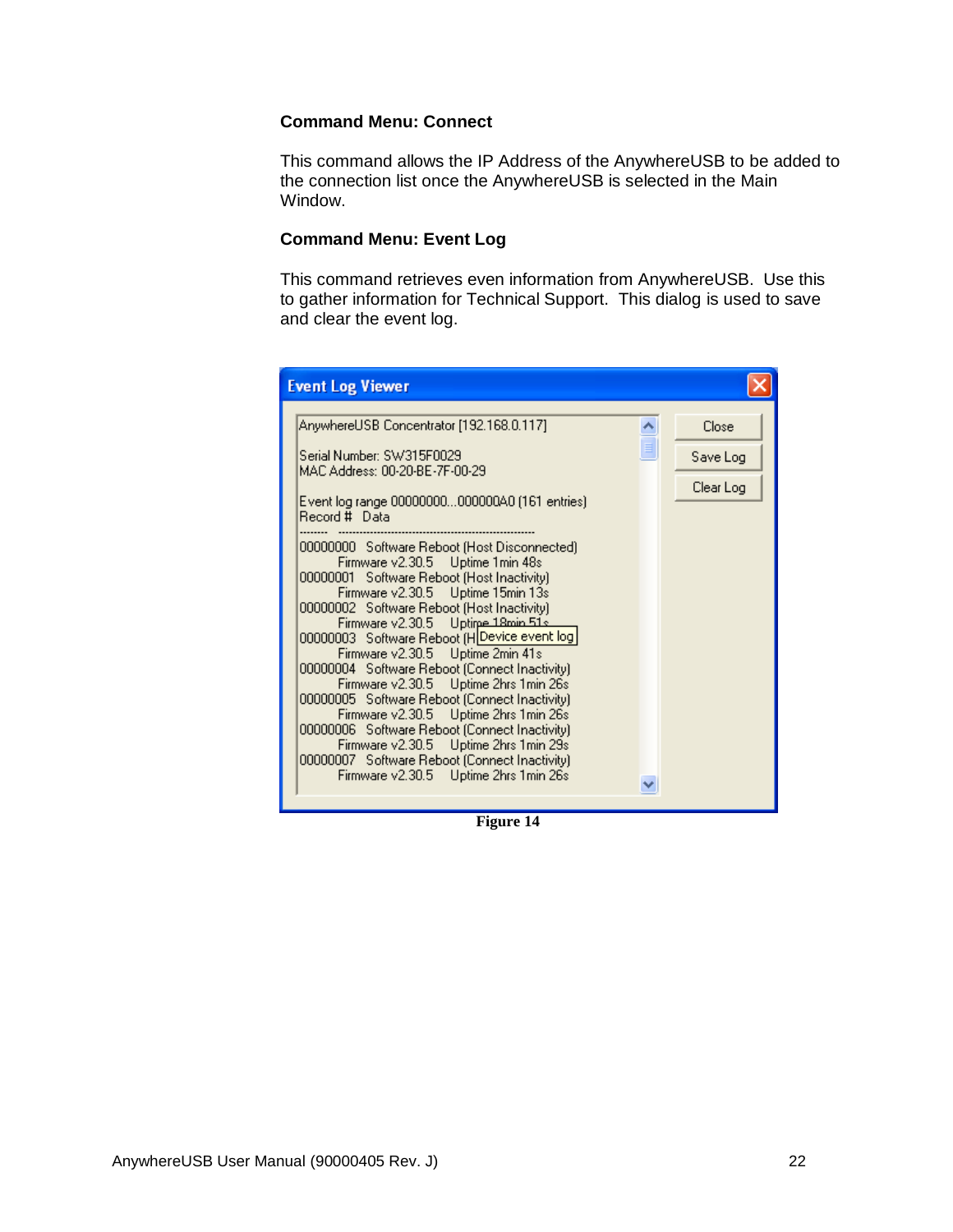#### **Command Menu: Reboot**

This command causes the AnywhereUSB to reboot.



#### **View Menu: Driver Information**

This command displays the version numbers of the AnywhereUSB drivers and firmware and allows for the uninstalling of the drivers.

| Filename        | Version  | Size   | Date & Time         | Description                       | Close     |
|-----------------|----------|--------|---------------------|-----------------------------------|-----------|
| awusbsus.sus    | 2.60.35  | 55296  | 02/11/2009 13:29:14 | AnvwhereUSB System 32 bit Driver  |           |
| awvusbd.sys     | 2.60.35  | 54784  | 02/11/2009 13:29:18 | AnywhereUSB Remote 32 bit Driver  | Uninstall |
| ionhub.sys      | 2.60.35  | 52736  | 02/11/2009 13:29:22 | AnywhereUSB Hub 32 bit Driver     |           |
| awusbcfg.exe    | 2.60.1   | 282624 | 02/10/2009 13:24:24 | Configuration Utility             |           |
| awusbview.exe   | 1.11.2   | 170188 | 09/02/2008 09:44:40 | Anvwhere USB Device Viewer        |           |
| FWAW2600103.bin | 2.30.005 | 291172 | 02/29/2008 08:55:48 | AnywhereUSB Concentrator Firmware |           |
| FWAW2600104.bin | 2.30.005 | 291172 | 02/29/2008 08:55:48 | AnywhereUSB Concentrator Firmware |           |
| FWAW2600105.bin | 2.30.005 | 318976 | 02/29/2008 08:55:48 | AnvwhereUSB Concentrator Firmware |           |
| FWAW2600106.bin | 2.30.005 | 318976 | 02/29/2008 08:55:50 | AnvwhereUSB Concentrator Firmware |           |



#### **View Menu: Refresh (F5)**

This command updates the discovered AnywhereUSB listed in the Main Window.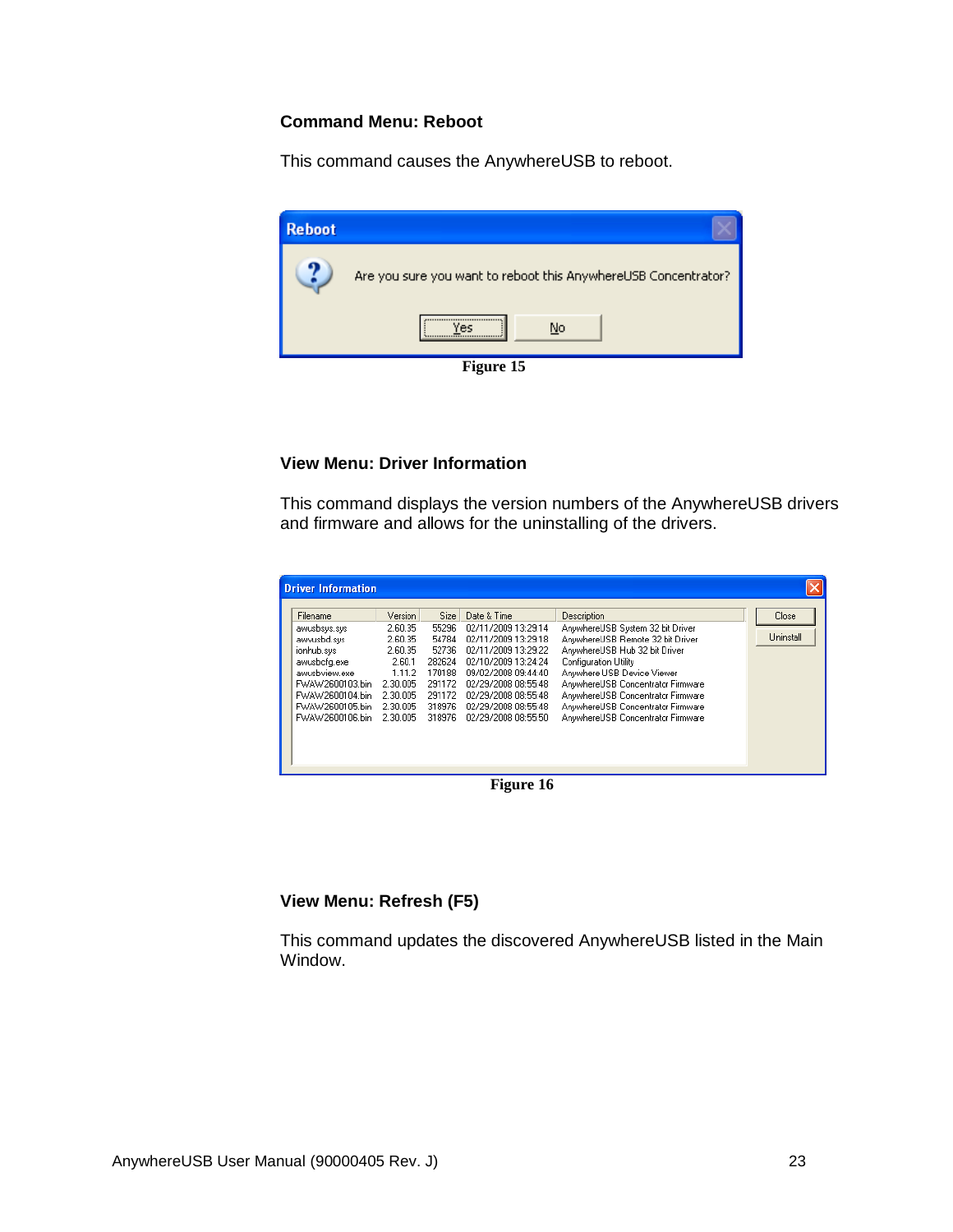# 7 **Discovering AnywhereUSBs on Other Subnets**

This section explains how to enable the Configuration Utility to discover AnywhereUSB units on additional IP subnets.

## **Adding IP addresses to the Discovery List Manager**

To discover AnywhereUSBs on other subnets, add their addresses to the Discovery List in the Discovery List Manager dialog box.

- 1. Select **Discovery List** from the **Edit** menu.
- 2. Add the Subnet addresses or the IP Address of the individual device to the Discovery List Manager (see Figure 17). For example, to add the Class C network 192.168.2.x, enter 192.168.2.255. Note that the routers must be configured to pass subnet broadcasts.

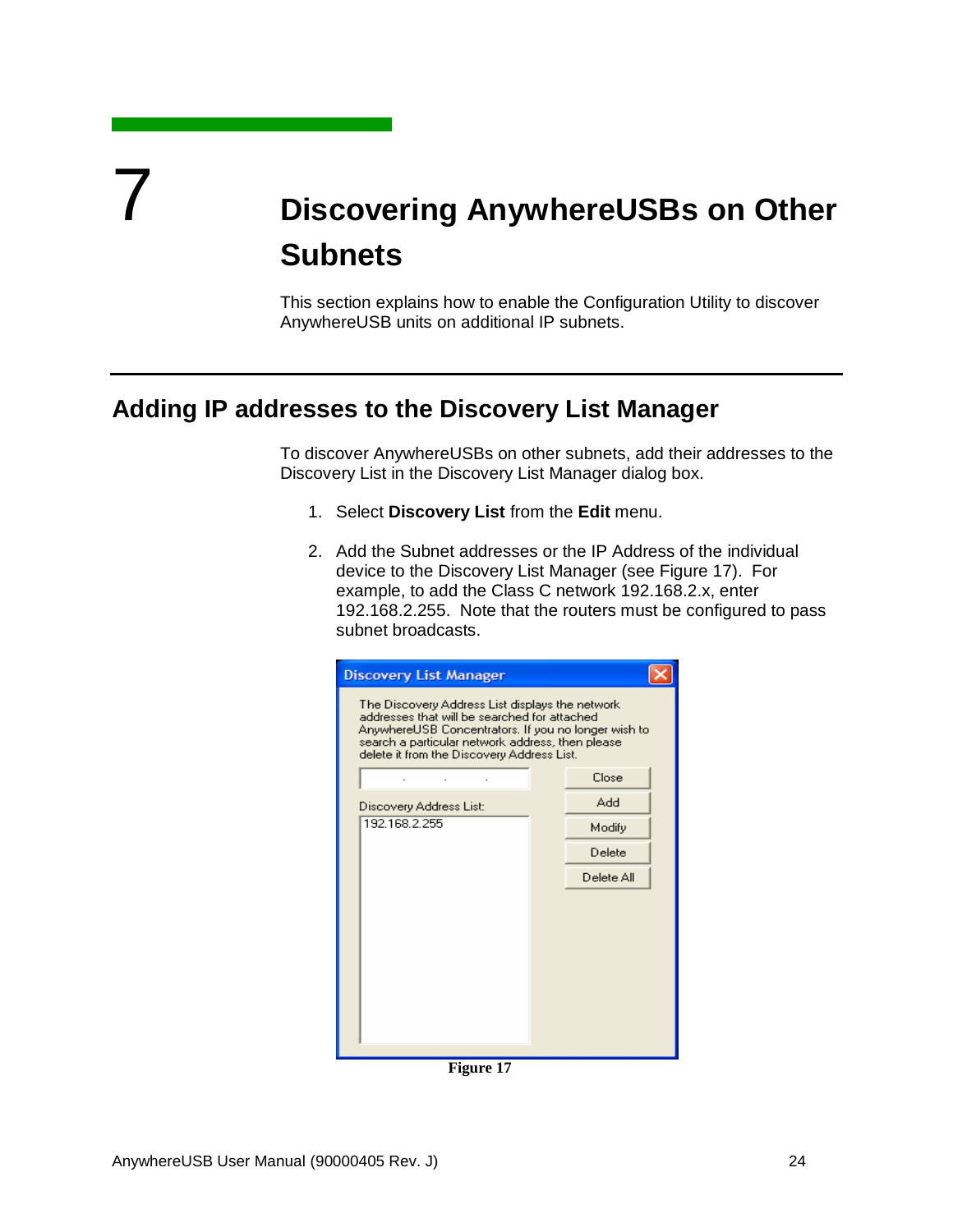# 8 **Hardware Specifications**

This section proved the physical dimensions, environmental, and power requirements of the AnywhereUSB.

# **Dimensions**

Length: 4.35 in (11.05 cm) Width: 7.20 in (18.29 cm) Height: 1.03 in (2.61 cm) Weight: 10.00 oz. (283.49g)

## **Environmental**

Operating temperature:  $32^{\circ}$  F to  $140^{\circ}$  F (0° C to 60° C) Relative humidity: 0% to 95% (non-condensing)

### **Power Requirements**

Power to this product many be supplied by a UL Listed Direct Plug-In Power Unit marked "Class 2" or a UL listed power supply rated with a minimum rating of 5 V dc 2.5 A if used in the U.S. and Canada or a power supply with similar rating and approved by you local safety code if it is used elsewhere. For polarity, see the following:

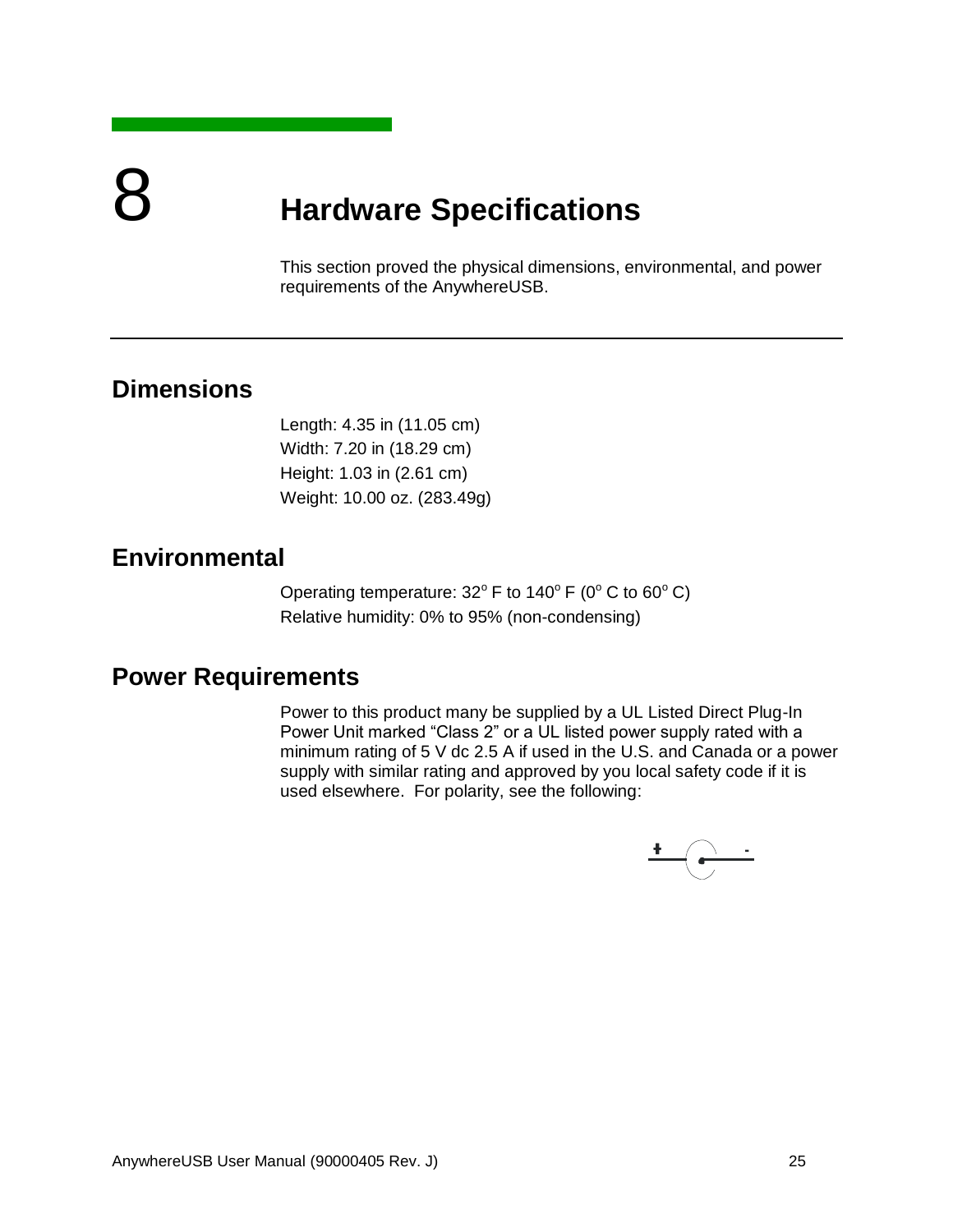# 9 **Regulatory and Safety Information**

#### **Federal Communications Commission (FCC) Regulatory Information (USA only)**

This equipment has been tested and found to comply with the limits for a Class B digital device, pursuant to Part 15 of the FCC Rules. These limits are designed to provide reasonable protection against harmful interference in a residential installation. This equipment generates, uses, and can radiate radio frequency energy and, if not installed and used in accordance with the instructions, may cause harmful interference to radio communications. However, there is no guarantee that interference will not occur in a particular installation. If this equipment does cause harmful interference to radio or television reception, which can be determined by turning the equipment off and on, the user is encouraged to correct the interference by one or more of the following measures:

Reorient or relocate the receiving antenna.

Increase the separation between the equipment and the receiver.

Connect the equipment into an outlet that is on a circuit different from the receiver.

Consult the dealer or an experienced radio/TV technician for help.

Warning: The connection of a non-shielded interface cable to this equipment will invalidate the FCC Certification for this device.

#### **FCC Regulation - Part 15 Declaration of Conformity (DoC)**

This device complies with the requirements of the Code of Federal Regulations listed below:

FCC Title 47 CFR, Part 15 Class B for a digital device.

Operation is subject to the following two conditions:

This device may not cause harmful interference, and

This device must accept any interference received, including interference that may cause undesired operation.

#### **Department of Communication (DOC) Notice (Canada only)**

This Class B digital apparatus meets the requirements of the Canadian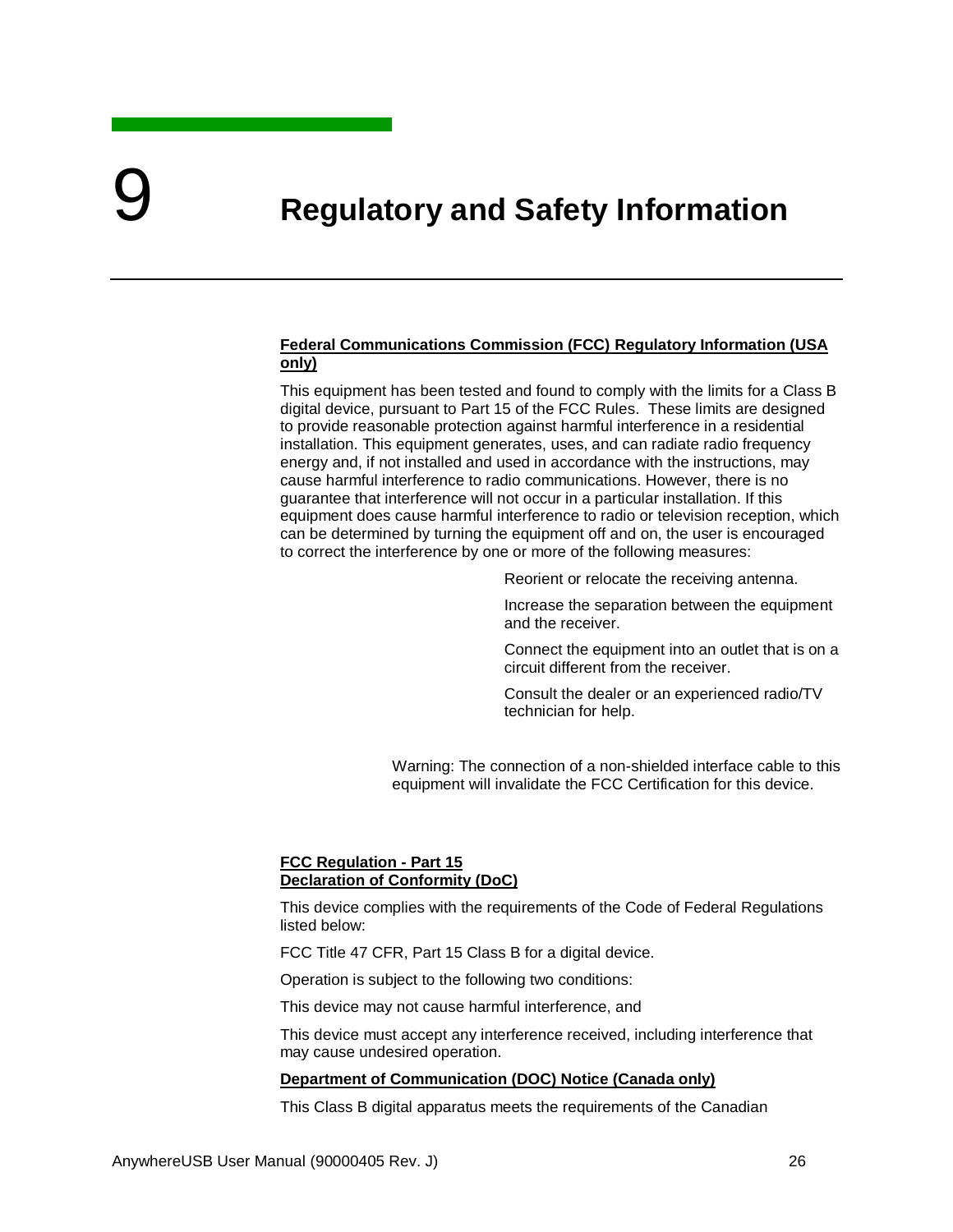Interference- Causing Equipment Regulations.

Cet appareil numérique de la Classe B respecte toutes les exigences du Règlement sur le matériel brouiller du Canada.

#### **European Community - CE Mark Declaration of Conformity (DOC)**

According to ISO/IEC Guide 22 and EN 45014

| Digi International   |
|----------------------|
| 11001 Bren Road East |
| Minnetonka, MN 55343 |
|                      |
| AnywhereUSB          |
| 301-1130-01          |
| All                  |
|                      |

conforms to the relevant EU Directives listed here:

EMC Directive 89/336/EEC | Low Voltage Directive 73/23/EEC Amending Directive 93/68 EEC

using the relevant section of the following EU standards and other normative documents:

Safety:

IEC 950:1991 +A1, A2, A3, A4 EN 60950:1992: +A1, A2, A3, A4 EMC

The following summarizes the specifications and requirements for EN55024, EN55022 Class B & CISPR 22 Class B emission and immunity tests. If the actual test levels are higher or different than required, these levels are listed in the appropriate tables.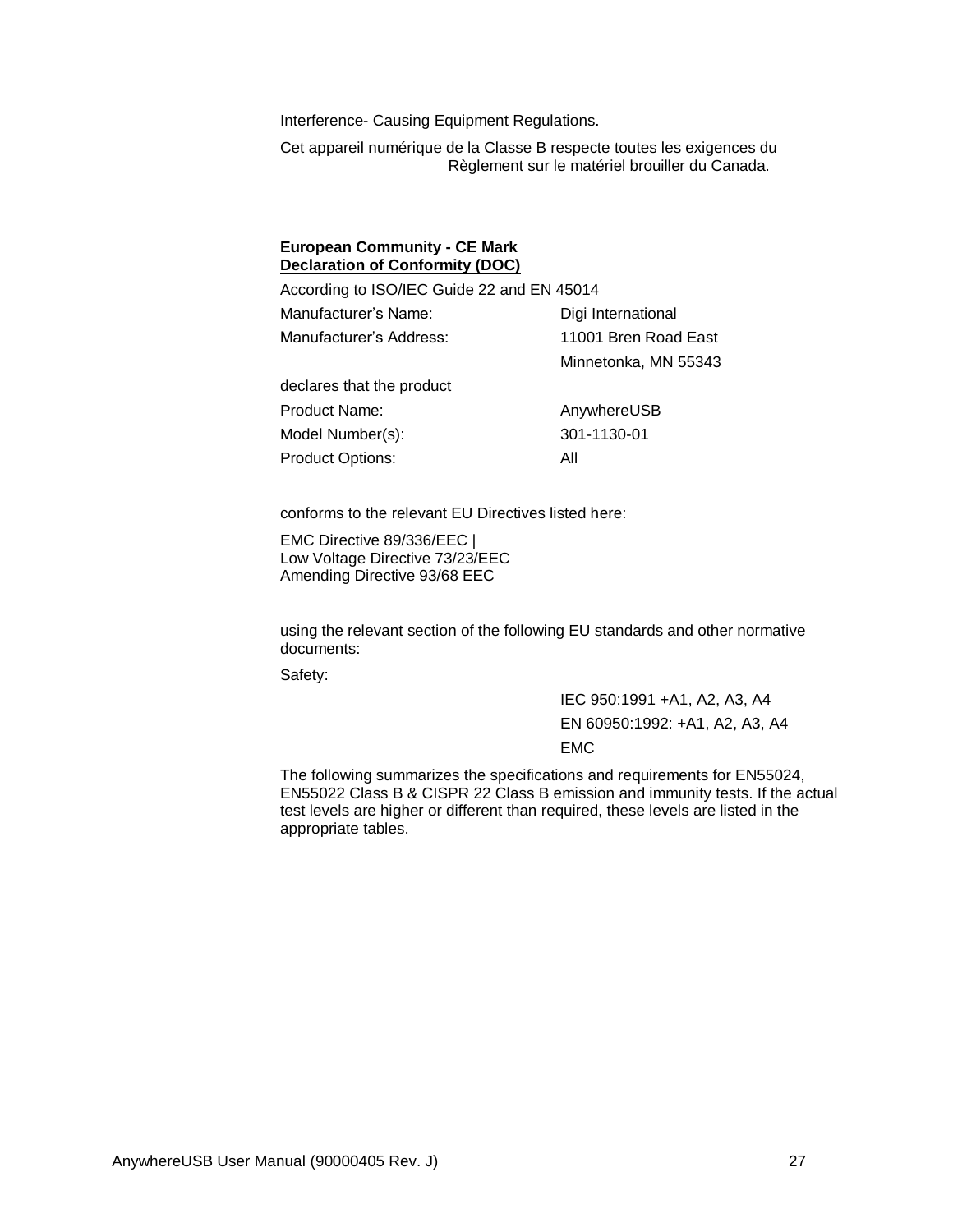EN 55022 Class B (1994 w/A1 1995)

| Test                                             | Specification<br>EN55024 | Requirement                              |
|--------------------------------------------------|--------------------------|------------------------------------------|
| Electrostatic<br>Discharge                       | EN61000-4-2              | +4 kV contact<br>+8kV air                |
| Radiated Immunity                                | EN61000-4-3              | $3$ V/m                                  |
| <b>Electrical Fast</b><br><b>Transient Burst</b> | EN61000-4-4              | 1kV (A/C), .5kV (I/O)                    |
| Surge                                            | EN61000-4-5              | 2kV common mode<br>1kV differential mode |
| Conducted<br>Immunity                            | EN61000-4-6              | 3V rms                                   |
| Magnetic<br>Immunity                             | EN61000-4-8              | 1 A/m Not Applicable                     |
| Voltage Dips &<br>Interrupts                     | EN61000-4-11             | $>95\%$ , 30% & $>95\%$                  |

#### **EN55024 (1998)**

| Test                   | Specification<br>EN55022 | Requirement |
|------------------------|--------------------------|-------------|
| Radiated<br>Emissions  |                          | Class B     |
| Conducted<br>Emissions | CISPR <sub>22</sub>      | Class B     |

#### **European Contact**

Digi International Joseph-von-Fraunhofer Str. 23 44227 Dortmund, GERMANY 49-231-9747-0

### **UL/CSA Safety Information**

This device complies with the requirements of following safety standards below:

UL 1950, 3rd edition CSA No. 950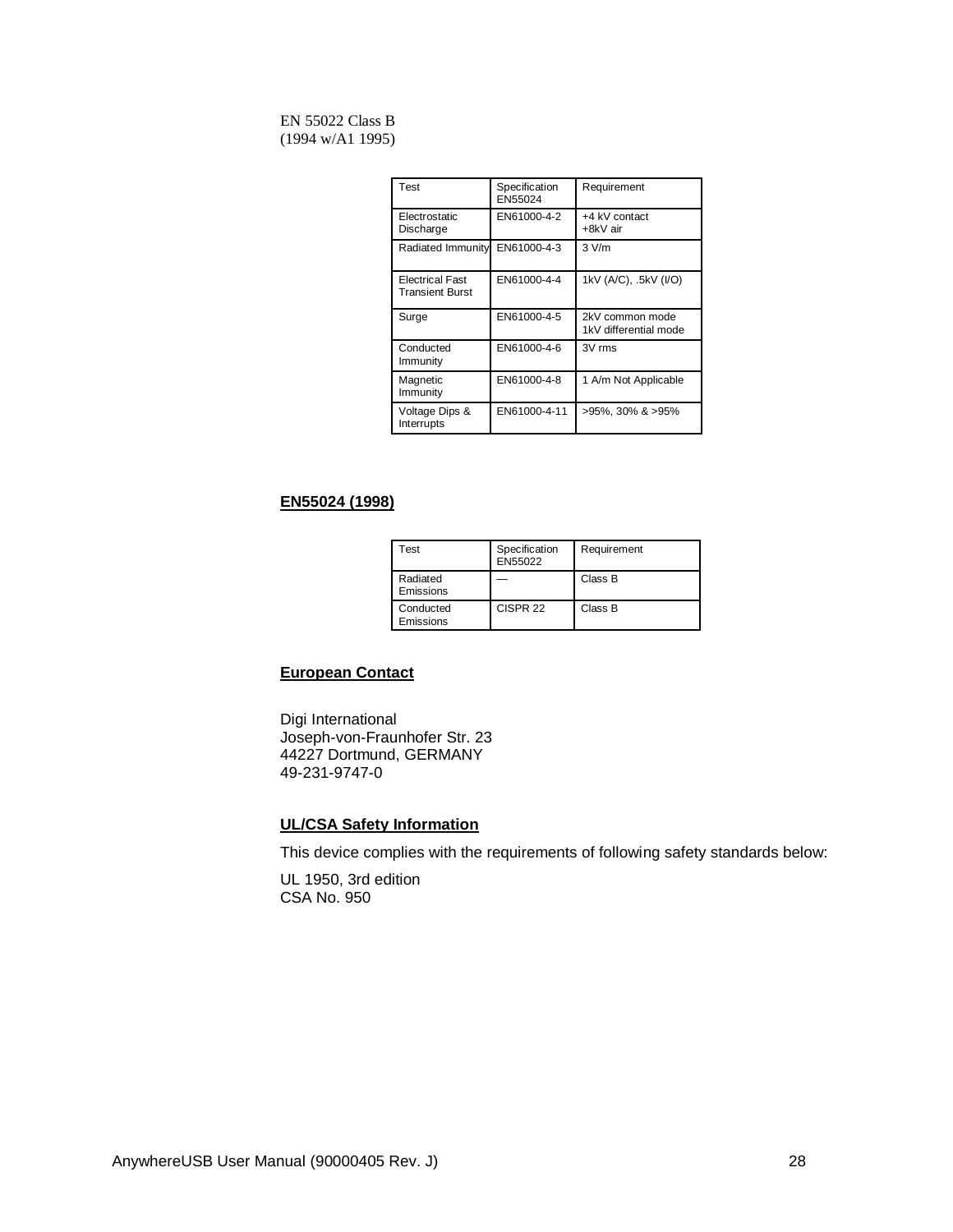#### **China RoHS statement:**

The Table of Toxic and Hazardous Substances/Elements and their Content shall apply to any product covered by this manual and labeled with the following symbol:



| The Table of Toxic and Hazardous Substances/Elements and their Content<br>as required by China's Management Methods for the Control of Pollution from Electronic Information Products                                   |                                            |                 |                 |                                     |                                      |                                             |
|-------------------------------------------------------------------------------------------------------------------------------------------------------------------------------------------------------------------------|--------------------------------------------|-----------------|-----------------|-------------------------------------|--------------------------------------|---------------------------------------------|
|                                                                                                                                                                                                                         | Toxic and Hazardous Substances or Elements |                 |                 |                                     |                                      |                                             |
|                                                                                                                                                                                                                         |                                            |                 |                 | (有毒有害物质或元素)                         |                                      |                                             |
| Part Name                                                                                                                                                                                                               | Lead<br>(Pb)                               | Mercury<br>(Hg) | Cadmium<br>(Cd) | Hexavalent<br>Chromium<br>(Cr (VI)) | Polybrominated<br>biphenyls<br>(PBB) | Polybrominated<br>diphenyl ethers<br>(PBDE) |
| (部件名称)                                                                                                                                                                                                                  | (铅)                                        | (汞)             | (镉)             | (六价铬)                               | (多溴联苯)                               | (多溴二苯醚)                                     |
| 301-1002-08                                                                                                                                                                                                             | х                                          | Ω               | O)              | O                                   | ()                                   | ()                                          |
|                                                                                                                                                                                                                         |                                            |                 |                 |                                     |                                      |                                             |
| O: Indicates that this toxic or hazardous substance contained in all of the homogeneous materials for this<br>part is below the limit requirement in SJ/T 11363-2006.<br>害物质在该部件所有均质材料中的含量均在SJ/T11363-2006 标准规定的限量要求以下. |                                            |                 |                 |                                     |                                      |                                             |
| X: Indicates that this toxic or hazardous substance contained in at least one of the homogeneous<br>materials used for this part is above the limit requirement in SJ/T 11363-2006.                                     |                                            |                 |                 |                                     |                                      |                                             |

示该有毒有害物质至少在该部件的某一均质材料中的含量超出SJ/T11363-2006 标准规定的限量要求.

Quality Manager Austin, Texas March 2007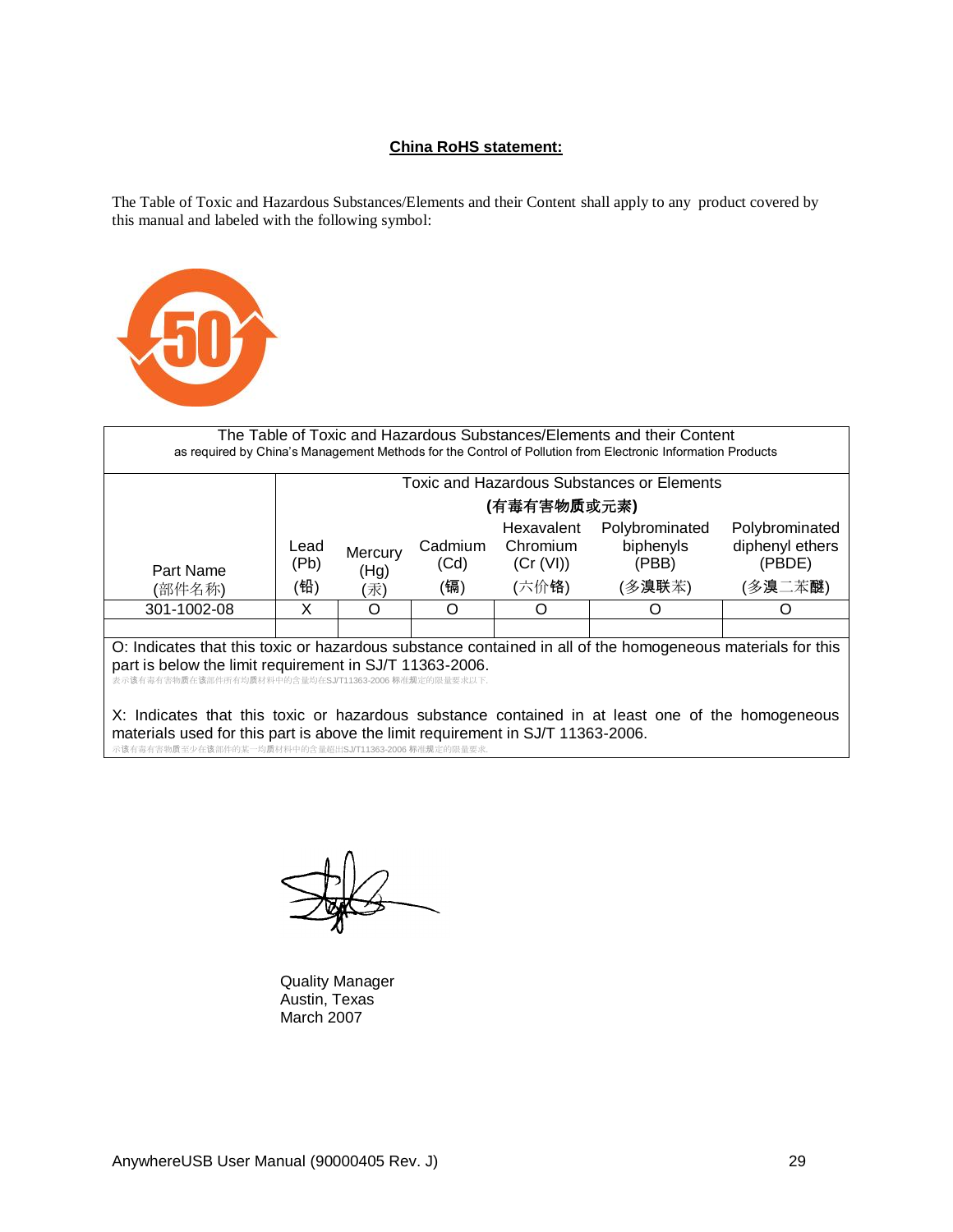

# **Appendix A:** AnywhereUSB Permitted Device List

An option has been added to the AnywhereUSB product that will limit access to a set of select devices. This option allows an administrator to build a list of supported devices by adding specific Vendor ID/Product ID or Class values into the registry.

The AnywhereUSB will compare the IDs of each USB device (when the USB device is connected), with the value(s) in the registry and if there is a match, the device will enumerate otherwise an "unknown" device" message will appear in the Notification Area.

The key is located in the following location in the registry:

**HKEY\_LOCAL\_MACHINE\SYSTEM\CurrentControlSet\Services\ionhub**

The new key value is "PermittedDevices." This Multi String value contains a list of devices that the AnywhereUSB will enumerate all other devices will show as "unknown device."

The following are some examples of values in the permitted device list

- For a hub use the value "GENERICHUB" (Class\_09 is not supported)
- For a composite device use the value "COMPOSITE"
- For specific device use Vid\_xxxx&Pid\_yyyy where xxxx and yyyy are the vendor id and product id of the device
- For a device class such as mass storage use Class\_xx where xx is the class of device

|         | COMMUNICATIONS  | 02 |
|---------|-----------------|----|
|         | HUMAN INTERFACE | 03 |
| PRINTER |                 | 07 |
| STORAGE |                 | 08 |
|         | VENDOR SPECIFIC | FF |

Examples:

#### To allow a specific USB device with an embedded hub (like an Edgeport/8):

| PermittedDevices | REG MULTI SZ | Vid 1608&Pid 0215 GENERICHUB |  |
|------------------|--------------|------------------------------|--|
|                  |              |                              |  |

#### To allow all Human interface devices such as mouse or keyboard:

| PermittedDevices | REG MULTI SZ | Class 03 |
|------------------|--------------|----------|
|                  |              |          |

#### To allow all mice and all printers

| PermittedDevices | REG MULTI SZ | Class 03 Class 07 |  |
|------------------|--------------|-------------------|--|
|                  |              |                   |  |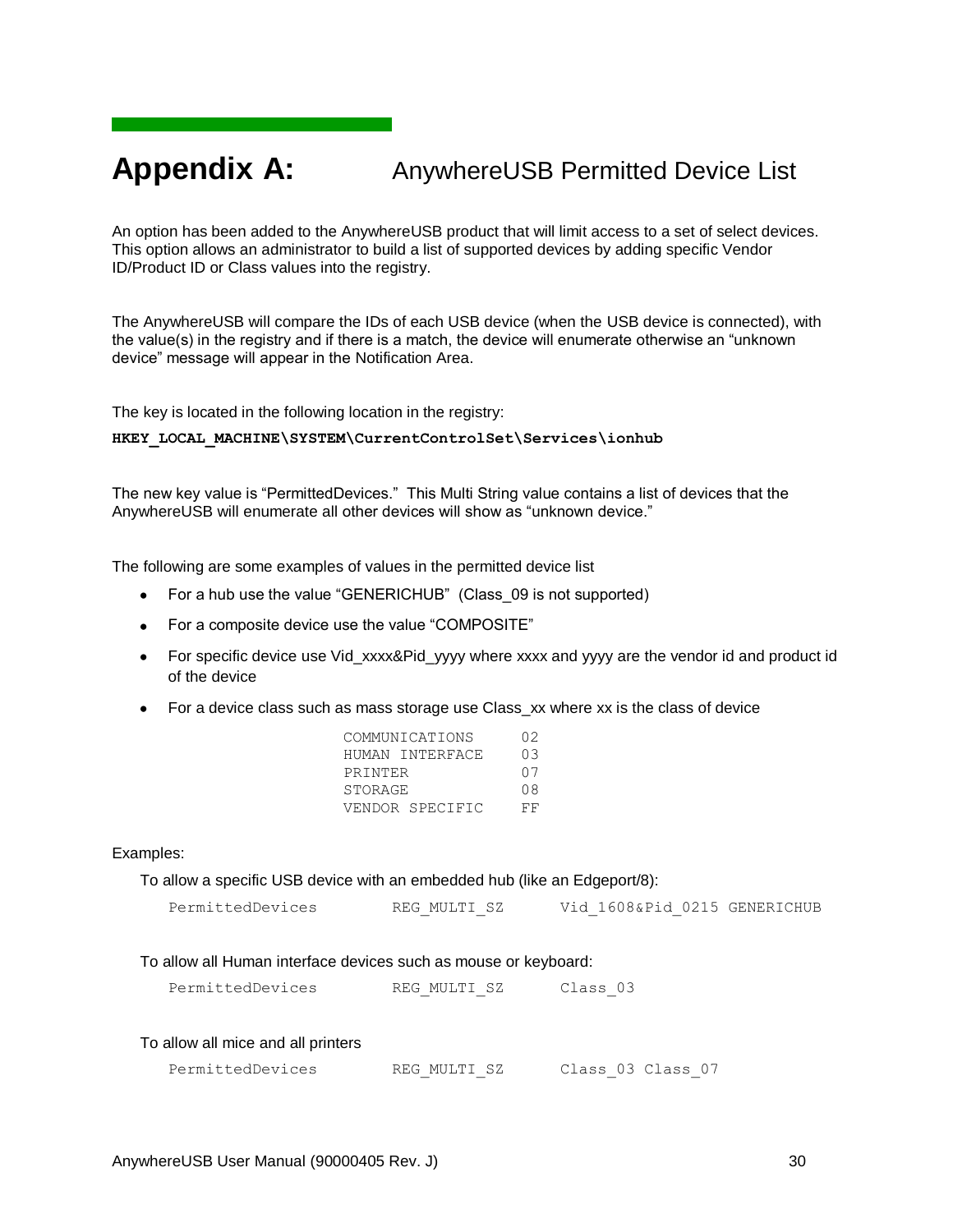The USB Device's Vid/Pid values can be found using the provided AnywhereUSB View utility. The fields are called idVendor and idProduct. In the following example, the highlighted USB Flash Drive has the following properties:

> idVendor: 0x13FE idProduct: 0x1D00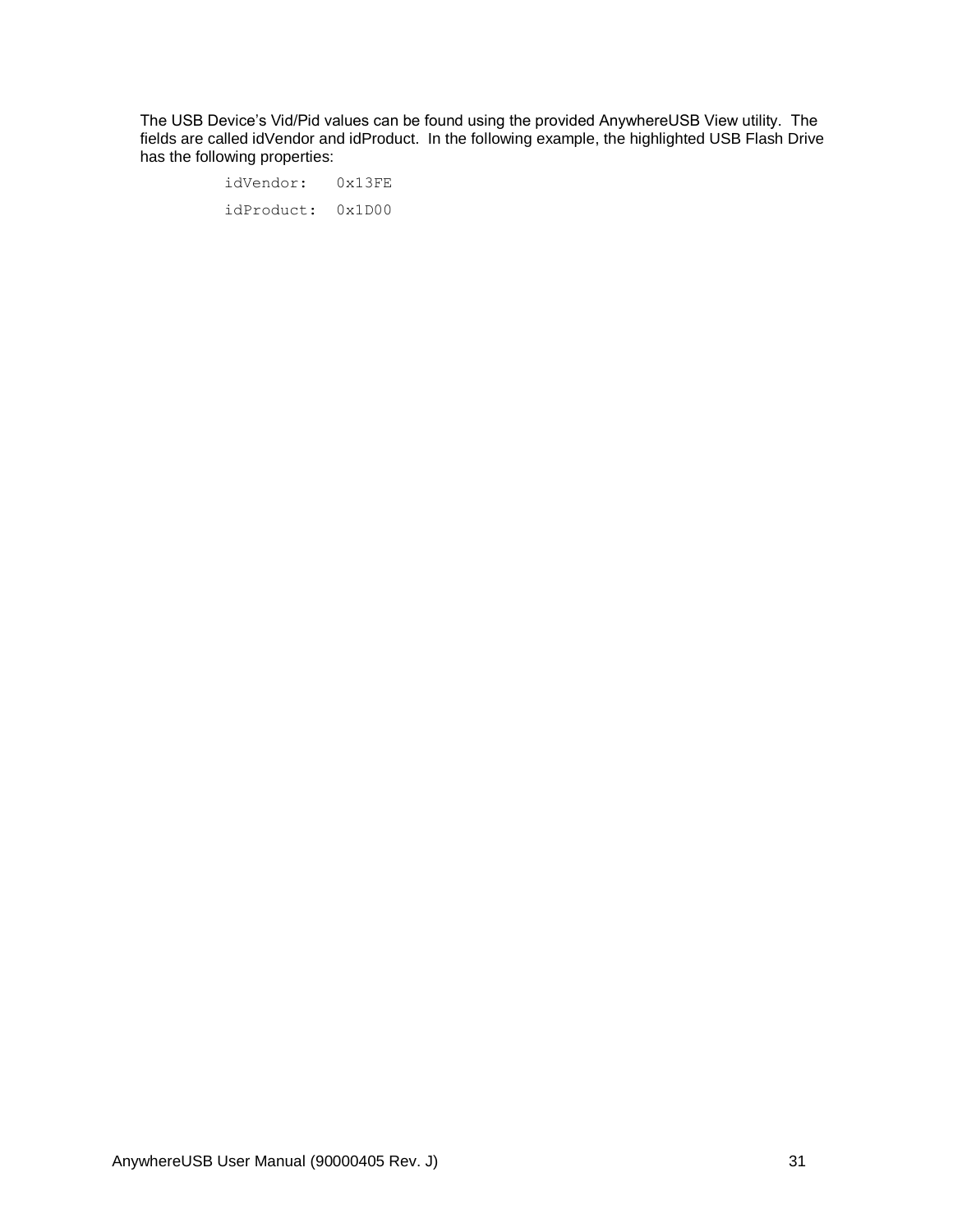

Hubs, critical components in the plug-and-play architecture, are wiring concentrators that enable the attachment of multiple devices, thus converting a single attachment point into multiple attachment points. USB architecture allows a cascaded multiple hub configuration with certain power limitations (explained later in this section). See figure 1.



*Figure 1: Example of a Typical Hub Configuration*

Each hub has an upstream port, connecting to the host, and multiple downstream ports, connecting to downstream devices, including other hubs. A hub can detect attachment and detachment of downstream devices and enable and monitor the distribution of the power to downstream devices via their integral hardware and the operating system.

Each USB device reports its power requirements to the operating system, which then enables and disables the device as a function of its power requirements and the amount of available power. High-speed devices typically need to be connected to a self-powered hub, which obtains power from its external power supply and provides up to 500 mA for each downstream port. Only simple devices, such as a mouse, can be connected to a bus-powered hub, which obtains power from its upstream host and provides up to 100 mA for each downstream port.

Due to the limited available power for bus-powered hubs, cascading two bus-powered hubs is an illegal topology, and devices connected to the second hub will not function. *(USB specifications limit the connection of a bus-powered hub to a self-powered hub or host only.)* 

According to the USB Specification, the maximum limit of hubs cascaded in series cannot exceed five. In other words, you may have a maximum of five hubs between any device and the host. This does NOT mean that the maximum number of hubs in a system is five. Indeed, up to seven hubs can be connected parallel *at any given level*. You must tally both external and embedded hubs when counting downstream hubs.